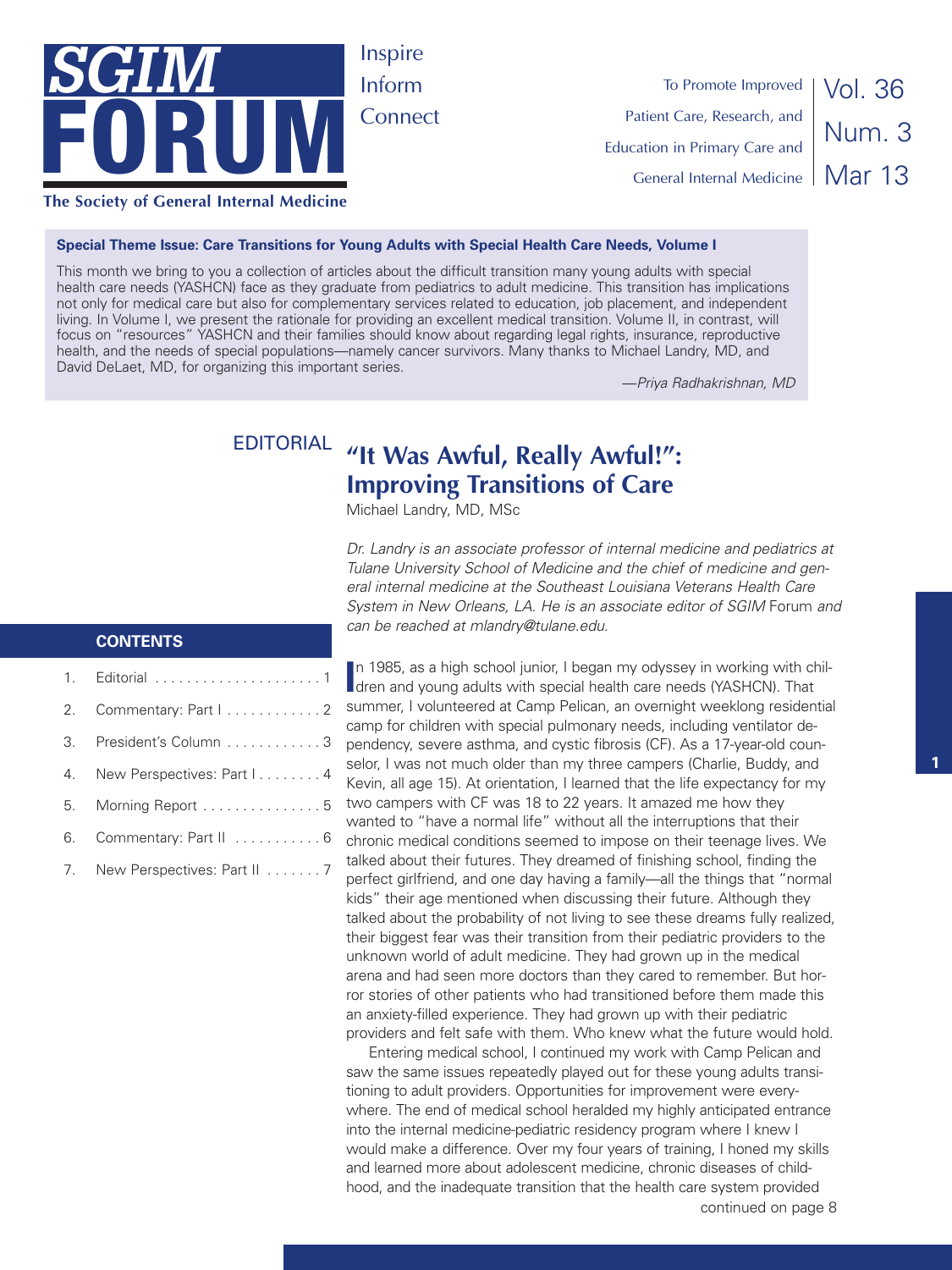# COMMENTARY: PART I

#### **SOCIETY OF GENERAL INTERNAL MEDICINE**

#### **OFFICERS President Ann B. Nattinger, MD, MPH** Milwaukee, WI anatting@mcw.edu **President-Elect Eric B. Bass, MD, MPH** Baltimore, MD<br>ebass@ihmi edu (410) 955-9871 ebass@jhmi.edu **Immediate Past-President Harry P. Selker, MD, MSPH** Boston, MA<br>hselker@tuftsmedicalcenter.org (617) 636-5009 hselker@tuftsmedicalcenter.org **Treasurer Katrina Armstrong, MD, MSCE** Philadelphia, PA karmstro@mail.med.upenn.edu **Secretary Jean S. Kutner, MD, MSPH** Denver, CO jean.kutner@ucdenver.edu (303) 724-2240 **Secretary-Elect Giselle Corbie-Smith, MD, MSc** Chapel Hill, NC

#### **COUNCIL**

gcorbie@med.unc.edu

**Clarence H. Braddock III, MD, MPH** Stanford, CA cbrad@stanford.edu (650) 498-5923

**Shobhina G. Chheda, MD, MPH** Madison, WI sgc@medicine.wisc.edu (608) 263-2780

**Thomas H. Gallagher, MD** Seattle, WA thomasg@uw.edu (206) 616-7158

**Michael D. Landry, MD, MS** New Orleans, LA mlandry@tulane.edu (504) 988-5473

**LeRoi S. Hicks, MD, MPH** Worcester, MA leroi.hicks@umassmemorial.org (508) 334-6440

**Somnath Saha, MD, MPH** Portland, OR sahas@ohsu.edu (503) 220-8262

#### **Health Policy Consultant Lyle Dennis** Washington, DC

ldennis@dc-crd.com **Executive Director David Karlson, PhD** 1500 King St., Suite 303 Alexandria, VA 22314 KarlsonD@sgim.org (800) 822-3060;

(202) 887-5150, 887-5405 Fax **Director of Communications**

**and Publications Francine Jetton, MA** Alexandria, VA jettonf@sgim.org (202) 887-5150

# **Lost in Transition: Young Adults with Special Health Care Needs**

David E. DeLaet, MD, MPH

*Dr. DeLaet is an assistant professor of medicine and pediatrics at the Mount Sinai School of Medicine.*

**Y**oung adults with special health care needs (YASHCN) represent a growing population of patients that are currently or will soon be receiving care in adult-oriented health care systems. YASHCN include individuals with a wide range of chronic physical and mental health conditions as well as those with developmental and mental disabilities. As a group, they often face unique challenges in their transition to adulthood in both health care and non-health care domains. In this issue of SGIM *Forum*, articles will highlight many of these challenges and offer insight to addressing many of the obstacles to achieving effective, appropriate long-term care for these individuals.

Advances in medicine over the last several decades have resulted in a significant increase in the number of pediatric patients with chronic medical conditions who survive to adulthood. For example, whereas the median age of survival among individuals with sickle cell disease was estimated to be 14.3 years in 1973, <sup>1</sup> more recent data have demonstrated that 85% of such patients now survive to 18

#### **EX OFFICIO COUNCIL MEMBERS**

#### **Chair of the Board of Regional Leaders Christopher Masi, MD, PhD** Evanston, IL cmasi@northshore.org

**ACLGIM President Deborah Burnet, MD, MA** Chicago, IL<br>dburnet@medicine.bsd.uchicago.edu (773) 702-4582 dburnet@medicine.bsd.uchicago.edu (773) 702-4582

rlkravitz@ucdavis.edu **Editor, SGIM** *Forum*

pradhakri@chw.edu

crotty@post.harvard.edu

**Co-Editors,** *Journal of General Internal Medicine* **Mitchell D. Feldman, MD, MPhil** San Francisco, CA mfeldman@medicine.ucsf.edu

**Richard Kravitz, MD, MSPH** Sacramento, CA<br>
rlkravitz@ucdavis.edu (916) 734-1248

**Priya Radhakrishnan, MD** Phoenix, AZ<br>pradhakri@chw.edu (602) 406-7298

**Associate Member Representative Bradley H. Crotty, MD** Boston, MA<br> **Crotty@post.harvard.edu** (617) 575-9304

years of age. <sup>2</sup> Today, a comparable proportion of patients born with cardiovascular anomalies are expected to reach adulthood. <sup>3</sup> Likewise, the median predicted age of survival for patients with cystic fibrosis has risen from 25 in 1985 to 37.4 in 2007. <sup>4</sup> Similar trends of improved survival have been seen for pediatric and adolescent patients diagnosed with malignancies and perinatally acquired HIV infection. 5,6 Recent estimates suggest that the prevalence rate of mental disabilities in the non-institutionalized US population is about 7.8 people per thousand while the prevalence rate for developmental disabilities is about 11.3 people per thousand. That said, approximately 1 million individuals with mental challenges and developmental disabilities are likely to be transitioning to adult medicine over the next five years. 7 Additionally, there are 2.4 million non-institutionalized adults age 18 to 26 with serious mental illness. 8

Despite the large numbers of YASHCN needing to transition to adult medicine, data suggest that the organization of our current health care system and its adultoriented medical centers are poorly prepared to meet this demand. A recent survey of 1,500 non-elderly adults with disabilities reported that one half had to postpone care or had difficulty in acquiring needed medications or medical equipment. <sup>9</sup> It has also been shown that, among young adults with mental health conditions, inpatient admissions increase during the age of transition, perhaps suggesting limited access to ambulatory services. <sup>10</sup> Additionally, observational studies have suggested worsening glycemic control in patients with type I diabetes continued on page 11

# **2**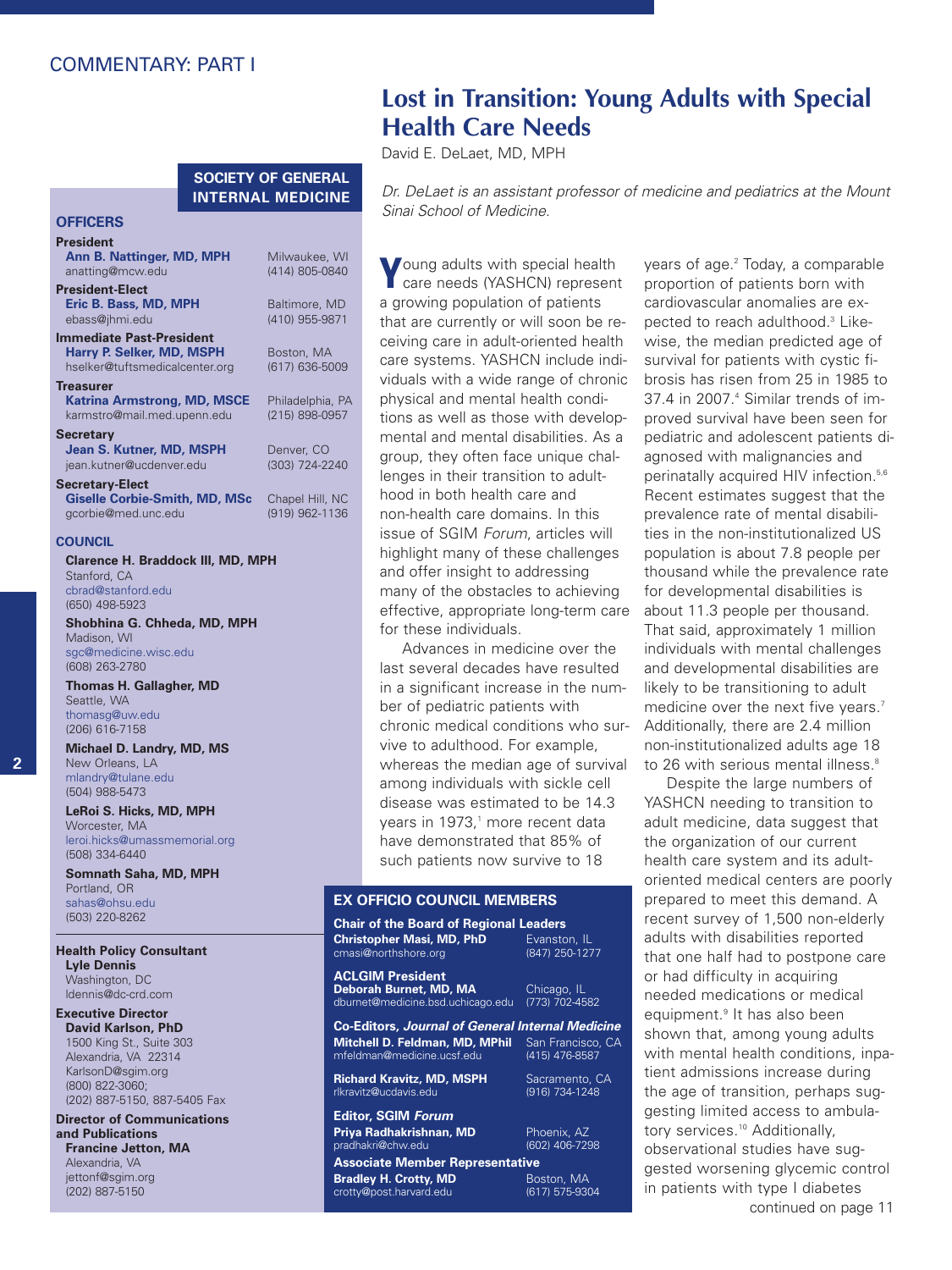# PRESIDENT'S COLUMN

# **Why Our Patients Deserve Our Time**

Ann Nattinger, MD

*But with the advent of newly designed health systems in the Affordable Care Act, I would argue we have to fight for a system of care that works for our patients. Not every patient needs more face time from their primary care team, but many do.*



The men in my primary care prac-<br>tice are usually sicker than average patients. Like most women physicians, I attract a much higher percentage of women than men into my practice; many of these women are fairly healthy. In contrast, the men who come to see me are often referred because they haven't done well with someone else.

A particular male patient of mine stands out as having taught me a lot about caring for patients. Earlier in my career I would spend about three months yearly attending on inpatient ward services, and Tudy B. was a patient who I first met during an inpatient stint. He was an older patient of Italian heritage and frankly would not have chosen a woman as his primary care physician under normal circumstances. Although I like to think that I develop positive rapport with most of the patients I see, I was surprised when he asked if I would care for him upon hospital discharge.

I soon learned one reason that Tudy likely had not thrived with his previous physician. Tudy needed to develop trust by spending time talking with his physician, and this process fit poorly into the 15- to 20 minute appointment slots that most of us are allocated for primary care visits. This was particularly true for a man with Tudy's formidable problem list, particularly longstanding and poorly controlled hypertension, heart failure, and associated sequelae. In my attempt to meet Tudy's needs without crippling the rest of my schedule, I took to seeing him dur-

ing non-clinical time. This is the kind of thing that can decimate your academic time, but every once in a while you have to break your own rules.

I saw Tudy frequently, usually twice a month—partly to tinker with his diuretics and ACE inhibitors and partly to establish and maintain trust. Essentially, we developed a therapeutic relationship. Again, he surprised me—this time by how well he did. He stopped smoking, took his medications, and ate fewer salami sandwiches. His kidney function held its own for quite some time. In the course of these visits, I learned a lot about the history of Milwaukee and realized Tudy had many similarities to my own father. For example, both of them told me of the profound effects of seeing signs saying "NINA" in the storefronts when they were young men looking for jobs. In Tudy's world, "NINA" meant "No Italians Need Apply," while in my father's neighborhood, it was "No Irish Need Apply." Over time, I had gained Tudy's trust and understood his values fairly well.

From time to time, I meet with insurance company medical directors about the performance of our practices. In anticipation of one of these meetings, I was told that the insurer wished to discuss one of my faculty who was thought to be "churning" patients, which turned out to mean that he was seeing his patients with chronic illness more often than the norm. I braced myself to defend my faculty member, but

#### *SGIM Forum*

**EDITOR IN CHIEF** Priya Radhakrishnan, MD Priya.Radhakrishnan@DignityHealth.org

# **MANAGING EDITOR**

Christina Slee, MPH tinaslee@me.com **EDITORIAL BOARD**

Chayan Chakraborti, MD cchakra@gmail.com Michele Fang, MD michele-fang@uiowa.edu Patty Harris, MD, MS patricia.harris.md@gmail.com Francine Jetton, MA jettonf@sqim.org Mike Landry, MD, MS mlandry@tulane.edu Denise Millstine, MD Denise.Millstine@DignityHealth.org Douglas Olson, MD olson.douglas@gmail.com Neeraj Tayal, MD Neeraj.Tayal@osumc.edu Charmaine Wright, MD smich@mail.med.upenn.edu

The SGIM *Forum* is a monthly publication of the Society of General Internal Medicine. The mission of The SGIM *Forum* is to inspire, inform and connect—both SGIM members and those interested in general internal medicine (clinical care, medical education, research and health policy). Unless specifically noted, the views expressed in the *Forum* do not represent the official position of SGIM. Articles are selected or solicited based on topical interest, clarity of writing, and potential to engage the readership. The Editorial staff welcomes suggestions from the readership. Readers may contact the Managing Editor, Editor, or Editorial Board with comments, ideas, controversies or potential articles. This news magazine is published by Springer. The SGIM *Forum* template was created by Phuong Nguyen (ptnnguyen@gmail.com).

the meeting went very well because in the interim the insurer had done more data analysis and learned that the outcomes of patients seen by this faculty member were substantially better than expected. It appeared that bringing certain patients in for more than the expected number of visits was somehow beneficial for glycol-Hb levels and blood pressure readings.

I cannot help but think that some of the better-than-anticipated outcomes for Tudy and for my faculty member who was initially thought to be "churning" had to do with building rapport—or connectedness with patients. The relationship of frequency of visits (or visit time) and outcomes is fraught with selection bias and difficult to study. However, some data support a relationship between physician-patient connectedness and quality of primary care. 1

continued on page 9 Undoubtedly, we are all aware that health care costs in the United States are higher than in other afflu-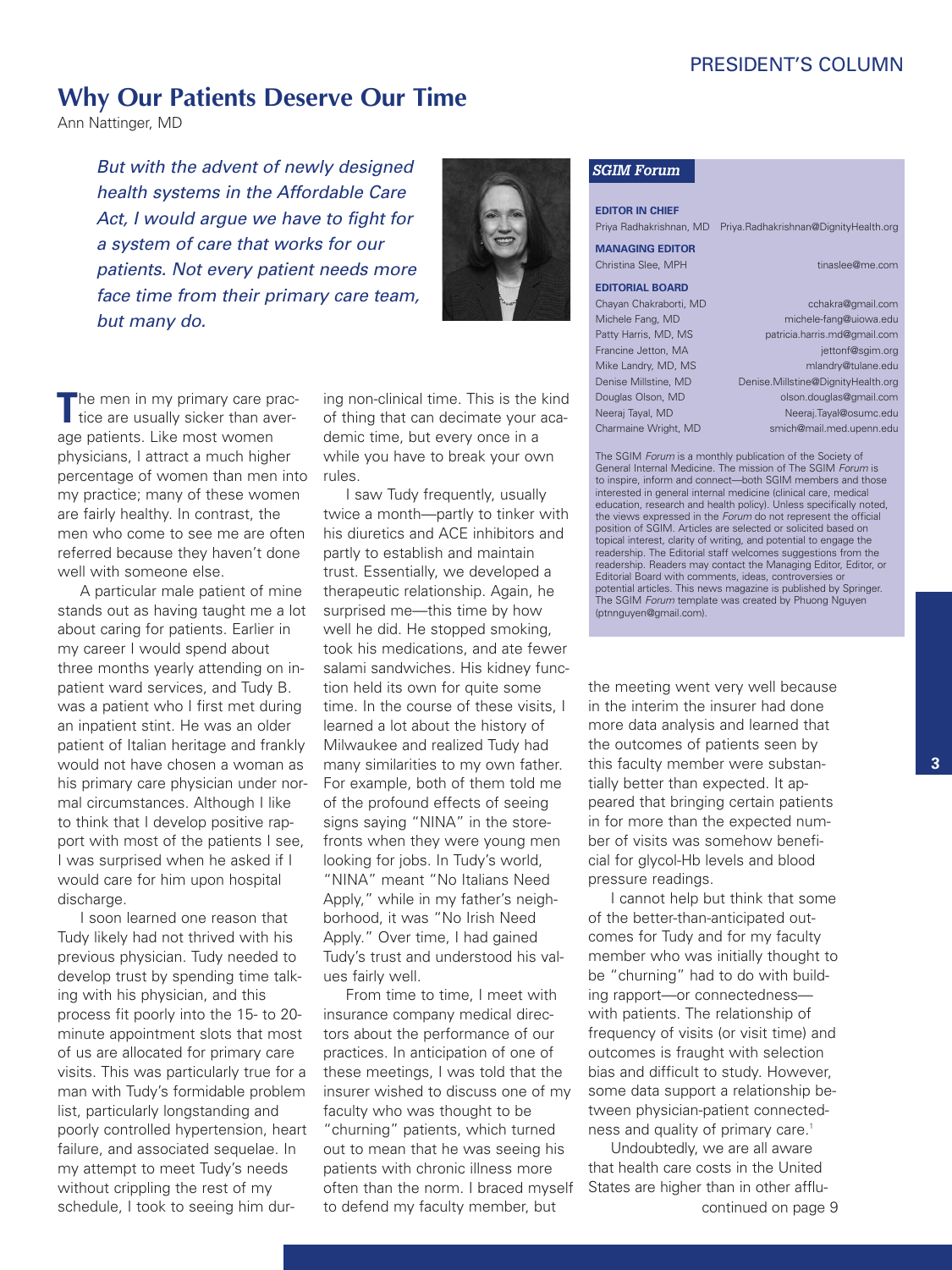### NEW PERSPECTIVES: PART I

# **A Day in a Transition Practice**

Peter Bulova, MD

Dr. Bulova is an assistant professor of medicine at the University of Pittsburgh Medical Center and is director of the *University of Pittsburgh Adult Down Syndrome Center.*

**A**<sup>s</sup> an academic internist trying to find my niche, I began seeing adults with Down syndrome as they transitioned from pediatric services. I see patients age 16 to 65 and beyond. There is a new demand for internists caring for patients who have special needs and are living longer and healthier lives. Life expectancy for people with Down syndrome, for example, has increased from nine years in 1929 to almost 60 years today. <sup>1</sup> If the general population enjoyed the same increase, we might live to be 350.

When I began our transition clinic, I had limited experience with transitions or patients with special needs. I did, however, have enthusiasm, an outstanding mentor, and great support from colleagues and faculty. Our clinic began accepting patients once a month nine years ago, and today it operates one-half day per week. This article provides a view of the needs of this special population from the perspective of real patients.

#### **Valerie**

"Don't shake her hand," the caregiver reminded me the first few times I saw Valerie, a very pleasant woman who is in her 30s and has Down syndrome. To Valerie, the handshake signifies the end of the doctor's appointment and prompts her to gather her things to leave, even if she just started the appointment. I instead begin our visits with a wave hello.

#### **Theresa**

During her first visit to our clinic, Theresa, a patient who is in her early 40s and has Down syndrome, eloquently described a problem with chronic diarrhea that had persisted for decades. Her condition created daily issues and fostered a fear of leaving the house and not being able to locate a bathroom. Despite an extensive workup for liver disease, no diagnosis had been found. She had been told, "That's just a part of Down syndrome." Of the few medical problems we find to be common in patients with Down syndrome, key among them is celiac sprue disease. <sup>2</sup> After treatment for this disease, Theresa's diarrhea resolved completely, and she remains symptom-free.

#### **Brenda and Terry**

Because Down syndrome is known to be associated with Alzheimer's disease, the caregivers and physicians of patients with Down syndrome often fear that any decline in the patient's function might indicate the onset of dementia. Since Alzheimer's disease is a diagnosis of exclusion, it should not be made without a thorough workup.

Brenda is a nonverbal woman I began seeing in her 50s, when she was referred for "new psychosis and onset of Alzheimer's." She had reportedly begun trying to remove her shirt in public—a new behavior for her. Discussion with her caregiver revealed that Brenda had recently ex-

"Finding day programs or job programs is vital to the quality of life of our patients. Services to help maintain existing opportunities and introduce new ones are just as crucial.

perienced a 15-pound weight loss despite her recent dietary habit of drinking milkshakes and avoiding other foods. An x-ray revealed a hiatal hernia. It turns out that Brenda had been trying to loosen her collar to the point of ripping off her shirt due to reflux. Her new behaviors were reversed with ranitidine.

Terry was reported to have experienced memory loss and a significant decline in skills. During his first visit, he was nonverbal and asleep in his wheelchair. Testing showed an initial thyroid-stimulating hormone level of more than 250 uIU/mL. Treatment of severe hypothyroidism and sleep apnea dramatically improved his memory and function.

Many of our patients are referred to us by Kishore Vellody, MD, who runs the Down Syndrome Center at Children's Hospital of Pittsburgh. In most cases, the major medical conditions associated with Down syndrome present early in life. While about 50% of our patients have a congenital heart defect, <sup>3</sup> these defects have invariably been corrected before I see the patients as young adults. While leukemia is common, the majority of cases occur before age 20. 4

I am always happy to see referrals from Dr. Vellody's clinic for two specific reasons. First, I can see the patients in a routine visit. Transitions are remarkably harder in a time of crisis. It is difficult to deal with urgent issues, refer to multiple new subspecialists, and begin invasive diagnostic workups when meeting a patient for the first time. Pouring through hospital records and sorting out laboratory results while trying to build a relationship with someone in crisis is much more difficult. Second, all of Dr. Vellody's patients come with a comprehensive progress report that summarizes past problems continued on page 9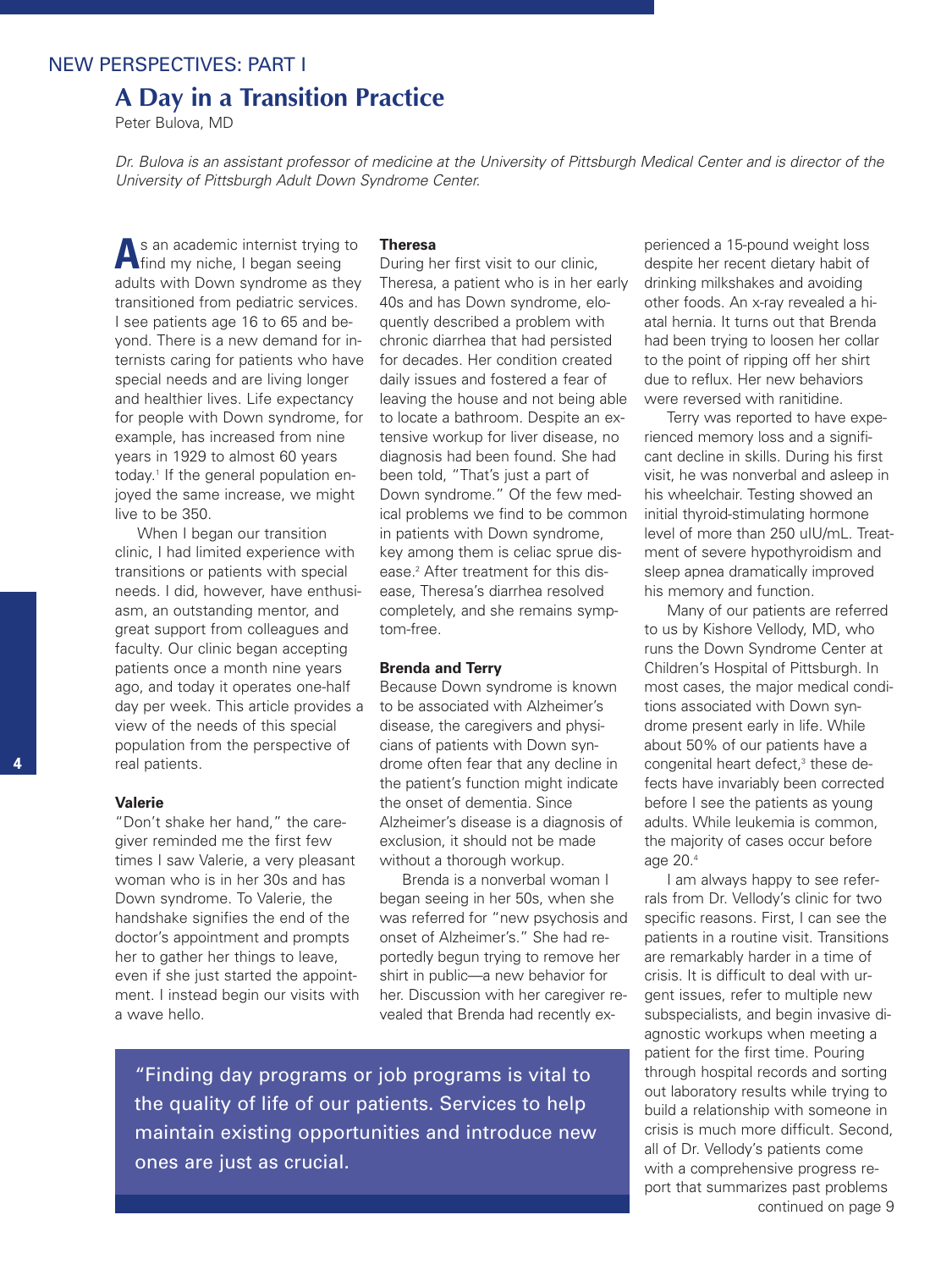# **A Case of a Young Adult with Myelomeningocele: A Transition to Adult Health Care**

Laura Dingfield, MD (presenter), and Allen Friedland, MD, FACP, FAAP (discussant, in italic)

Dr. Dingfield is a PGY-4 in the combined Internal Medicine and Pediatrics Residency Program at the University of *Pennsylvania/Children's Hospital of Philadelphia, and Dr. Friedland is an associate professor of internal medicine and pediatrics at Jefferson Medical College and program director of the Internal Medicine-Pediatrics Program at Christiana Care Health System.*

**A**<sup>21-year-old woman presents to<br>**A** an internist to establish care.</sup> Her past medical history is significant for myelomeningocele (spina bifida), T-10 paraplegia, neurogenic bladder status-post many surgical bladder revisions and Mitrofanoff, ventriculoperitoneal shunt for hydrocephalus, seizure disorder, migraine headaches, recurrent urinary tract infections, cecostomy for chronic constipation, and depression. A condensed summary of her medical and surgical history was prepared by her pediatric team.

*Spina bifida is a congenital chronic condition that has effects on multiple systems (e.g. neurologic, orthopedic, urologic, psychologic, social, growth, genital, gastrointestinal, respiratory, and oro-motor), the family, and the health system. The defects arise by the end of the fourth week after conception and result from failed closure of the neural tube, with improper formation of the spinal cord, dorsal vertebral bodies, and overlying tissues. The long-term prognosis is based on several factors, including the location of the spinal lesion, urologic abnormalities and renal disease, and the presence or absence of hydrocephalus. As is the case with many congenital or childhood-acquired conditions, interaction between the patient and the family—and successful transition to the adult health care system—are critical to long-term prognosis.*

The patient was previously cared for by a hospital-based pediatrician and pediatric specialists. Previous attempts to transition her to an adult primary care physician and urologist closer to her home had recently failed, as the physicians refused to care for her because she was "complicated" and suggested the family

move to another location in order to receive specialized care.

*More than a half million children with special health care needs become adults each year, and more than 90% of these individuals survive past age 30, including those with spina bifida. It is critical for providers caring for adults to have a better working knowledge of how to address the medical and psychosocial needs of these patients.*

*Transition of patients into the adult health care system is a challenge to patients, families, pediatricians, and providers of adult care. It is now recommended that between ages 12 and 14 certain skills be taught and reinforced with the expectation that the transition to adult care will begin between ages 18 and 21. Transition is a high-risk endeavor for many individuals with childhood acquired conditions, as it has been shown that outcomes are worse and mortality is higher in many conditions during this time period. To help facilitate safe transition of patients with complex childhoodacquired conditions, it is recommended that detailed health summaries be prepared for adult providers and that verbal signout be performed, if deemed necessary.*

The patient was recently hospitalized in a children's hospital for a urinary tract infection the week before her 21st birthday, when she was expected to transition to adult care. She was treated with intravenous antibiotics in the hospital and discharged on an oral regimen. On review of her records, she has spent 216 days of the previous two years in the hospital secondary to upper urinary tract infections. She is supposed to self-catheterize her Mitrofanoff at least every four hours while awake and irrigate her bladder with acetic acid three times per day. However, she reports that this regimen has been difficult to follow.

*Individuals with congenital or childhood-acquired conditions may have comorbidities or prior treatments/procedures that are unfamiliar to providers of adult care. Knowledge of these comorbidities and standard treatments is essential. For example, neurogenic bladder with physiologic and/or anatomic abnormalities of the urinary tract is a hallmark of patients with spina bifida and is the leading cause of mortality in this population. Prevention of urinary tract infections and elevated urinary tract pressures is needed to prevent or reduce renal injury. Improvements in surgeries, clean intermittent catheterization (CIC), and medications to lower bladder pressures, minimize urinary reflux, and prevent urinary tract infections have led to increased survival. Bladder management is required by the majority of adult patients. Most adult patients use CIC via the urethra or an abdominal stoma that enters the top of the bladder more commonly than indwelling urinary catheters. In our patient who is wheelchair bound, her abdominal stoma (Mitrofanoff or appendicovesicostomy) is the conduit from her abdominal wall to upper bladder. This allows for more privacy, easier access, and less parental dependence to comply with CIC.*

The patient admits that a bout of depression preceded her most recent urinary tract infection. During that period, she forgot to selfcatheterize regularly. She reports feeling "down" about her immobility and chronic medical conditions and continued on page 10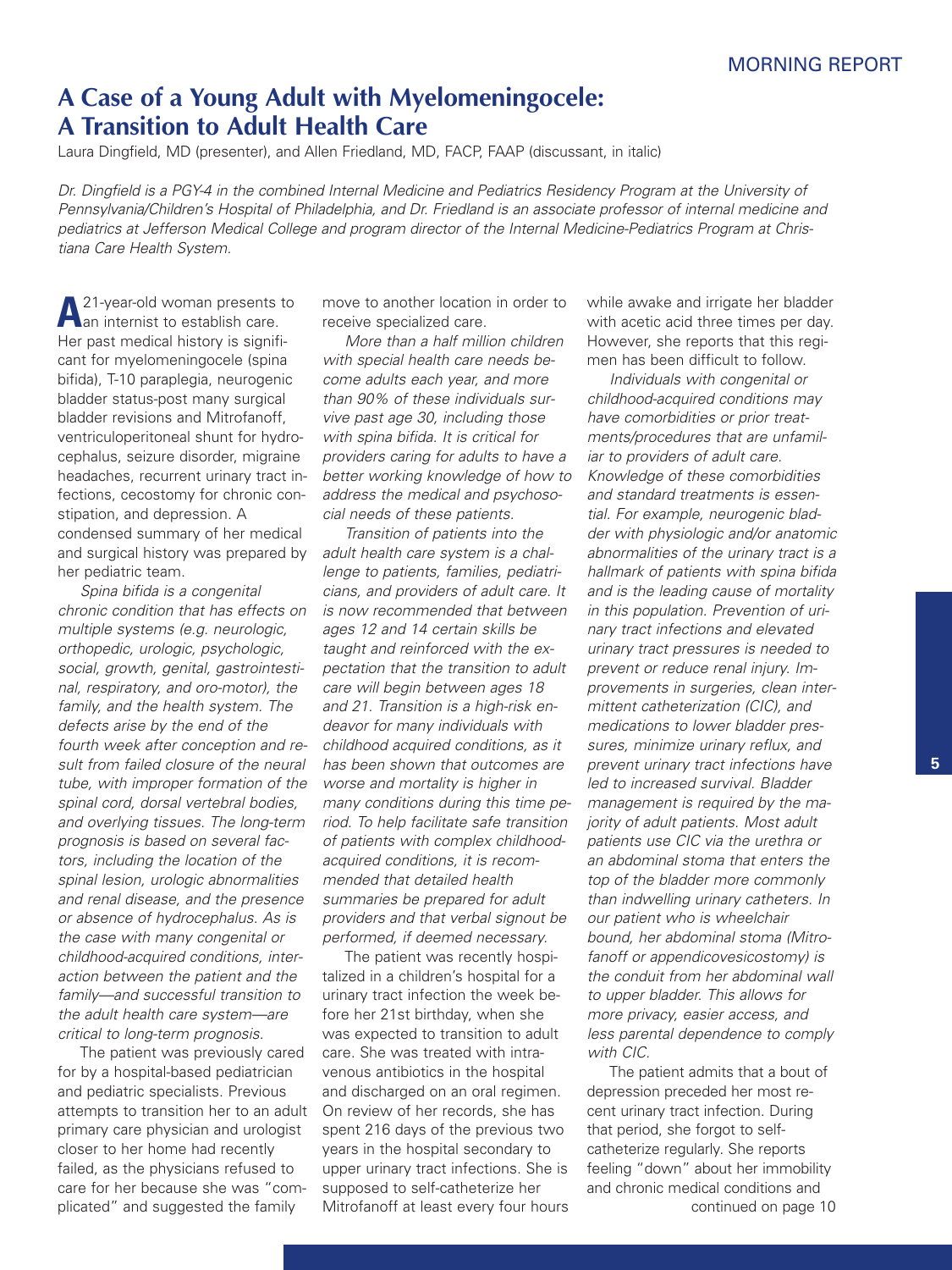# COMMENTARY: PART II

# **Transitioning from Pediatric to Internist Physician for Adults**

Deborah and Joseph Switalski

Mr. and Mrs. Switalski have two children with special health care needs and currently live in Phoenix, AZ.

A<sub>s</sub> our children grow, we as par-<br>**A**ents must also grow with them and help them transition to the next level. The transitioning starts in school and begins the series of steps our children need to take toward independence. The biggest transition of all is the transition from high school to post-high school and then more dramatically from pediatrician to internist. In some ways, the transition from the pediatrician can be one of the hardest because it involves the person who has consistently watched over our children for the longest time. If your family has a child with special needs, this transition can be even more unnerving, as it can mean moving from a secure and safe relationship to an unknown source and level of care. In our case, we have two sons born with cerebral palsy, which we later learned was a result of a fairly rare condition known as Pelizaeus-Merzbacher disease that prevents the myelin sheath from fully forming and covering the nerve tissue. Both sons are alert, social, and small in stature, with significant hypotonic and spastic muscles. Our older son has asthma, allergies, and a generally compromised respiratory system that leaves him vulnerable to frequent infections and periodic episodes of pneumonia. Our younger son has had four different intra-thecal pumps installed over a 17-year period in order to deliver baclofen to his lower extremities to prevent constant spasms, clonus, and pressure from his knees pressing together. Through all of the hospitalizations our sons have endured, we could count on the children's hospitals in Detroit, Kansas City, and Phoenix to provide not only great and responsive medical care but also the extra measure of compassion that comes from every aide, nurse, medical student, intern, resident, attending, hospitalist, and physician specialist that cared for them. This extra level of

care and love appears to be a hallmark of the children's hospitals we have encountered regardless of physical location.

As we look to make this transition, we need to understand the differences between staying with a family medicine doctor or moving to an internist or a specialist that our child will need. Choosing a primary care physician can be an overwhelming quest, as it requires understanding the differences between them and then deciding which one will offer the best support system of care. For some, the choices are decided for them by their work or further schooling—for others, by state support.

Many pediatric offices offer a multidisciplinary team (MDT) to provide the care for children with special needs. The benefits of an MDT are tremendous. In an MDT, one person becomes the main coordinator of care based on needed medicine and therapies as well as the child's medical status. Regular meetings ensure key issues are brought up and discussed to develop *coordinated*—not needlessly repetitive—care. If the team holds clinics, specialists that families don't always encounter, like nutritionists, social workers, and occupational therapists, are available to stop in and let families know about available resources. In addition, we have found that all providers are notified when our child requires hospitalization. As a parent, it was reassuring to have the physicians and specialists stop by our child's room to see him even when admitted for a procedure not in their area of expertise. This personal touch was somehow prevalent in the pediatric arena regardless of episode. With all subsequent specialist appointments, information flow was coordinated, allowing everyone to understand the details of the hospitalization. The fact that the system supports and

encourages physicians to get to know our children holistically and personally seems to be a hallmark of a children's hospital. This support system is very comforting, but it creates anxiety when similar support system are not available in the adult setting where several doctors work as a team to provide care. The idea of screening new doctors in separate offices—knowing that we are responsible for obtaining all necessary information—is an overwhelming burden. Without the electronic health record (EHR) in place, obtaining, transferring, or ferrying our children's appropriate health records to separate offices becomes a full-time job. I don't have to mention how frustrating it is to have to complete the same sometimes-lengthy medical forms for each new facility or physician visited.

The community health support system options are simpler during the pediatric ages and are based mostly on services connected to the hospital. Once special needs children reach an adult age, their options regarding social agencies, insurance plans, and hospitals are huge and varied and so overwhelming that one doesn't even know where to begin to ask questions. The insurance plan becomes the main guide—not the services provided by the hospital. For us, simple things like finding an urgent care clinic, eye doctor, dentist, or a lab filled us with uncertainty. We now know we need to do a lot of calling around first to see where our sons can be seen. For example, while we were in the transition process, our older son had an ear infection on a weekend. Not knowing yet where to go, I took him to his usual weekend urgent care clinic. We had been warned our sons might be turned away for care there after a certain age. That is exactly what happened. continued on page 13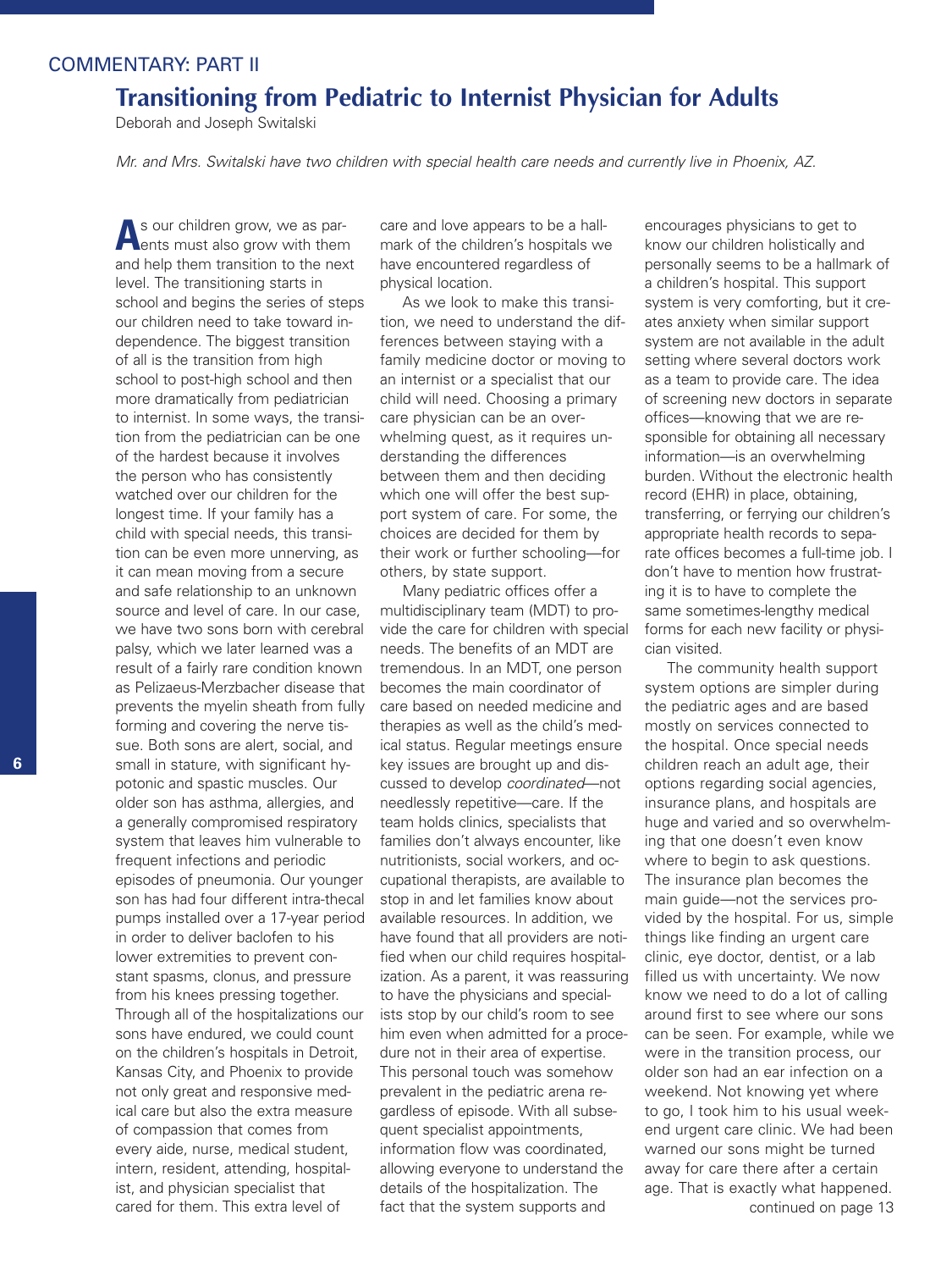# **Moving Neighborhoods: Subspecialty Care and the Transition to the Adult-oriented Patient-centered Medical Home**

Joseph Truglio, MD, and David E. DeLaet, MD, MPH

Drs. Truglio and DeLaet are assistant professors of medicine and pediatrics at the Mount Sinai School of Medicine.

**T**he transition from pediatric to adult subspecialists is a significant challenge for adolescents and young adults with special health care needs (YASHCN). More and more children are surviving to adulthood with increasingly complex conditions and are followed by numerous subspecialists. Given this changing dynamic, the transition to an adult-oriented patient-centered medical home (PCMH) becomes less like moving homes and more like moving neighborhoods. General internists who care for these patients need tools to help them facilitate a smooth transition of subspecialty care and to co-manage their patients with multiple subspecialty teams.

With the current system, numerous studies demonstrate increased morbidity during the transition of subspecialty care. Type 1 diabetics experience worsened glycemic control. 1 There is an increased incidence of graft failure in transplant recipients. 2 Patients with congenital heart disease have increased morbidities and need for intervention—particularly when there is a lapse of subspecialty care during the transition process. 3 The transition of subspecialty care is also a source of anxiety for pediatric providers, patients, and families in part due to the long-standing relationships with these subspecialists. 4

Every year, a growing number of children with special health care needs enters into this potentially hazardous transition process. Roughly half of all patients living with cystic fibrosis are adults, <sup>4</sup> and there are more adults currently living with congenital heart disease than children with these conditions. <sup>5</sup> Similar epidemiologic shifts are seen in patients with sickle cell disease, <sup>6</sup> pediatric transplant recipients, and survivors of pediatric malignancies.

General internists and family physicians now provide care for the vast majority of these patients. Of the nearly 1 million adults with congenital heart disease in the United States, for example, less than 100,000 attend specialized adult congenital heart disease centers. <sup>5</sup> Providing this care is extremely complex and time consuming. The average adult primary care physician in the United States shares patients with numerous adult specialists and subspecialists as well as visiting nurses, physical and occupational therapists, and mental health professionals. The prospect of adding pediatricians and pediatric subspecialists to this list is daunting. Further, many adult providers may not feel as though they have adequate time, reimbursement, or training to coordinate the transition process or to provide ongoing care to adults with special health care needs. <sup>7</sup> This is compounded by a perceived lack of adult subspecialists capable of treating adults with childhood conditions. There is an increasing need for strategies to improve outcomes during the transition process and to optimize comanagement between the PCMH and its neighbors—the subspecialists.

Understanding the overall transition process will assist the general internist in facilitating the transition of subspecialty care. Transition planning should begin at age 12, with patient- and family-oriented discussions at each medical home encounter. 8 Beginning by the age 14, a written transition plan should be developed. This portable medical summary should be reviewed and updated through and beyond age 18. For children with special health care needs, the management of their chronic conditions should be included in this plan. Particular attention should be paid to disease-specific information, self-care competencies, and the plan

for transitioning subspecialty care. Generic and disease-specific portable medical summaries are available online. <sup>9</sup> The actual transition of care typically takes place between ages 18 and 21. Ideally, this should occur when the patient's condition is relatively stable. Subspecialty teams should be involved in the process from start to finish and should identify adult subspecialty providers on the receiving end of the transition.

Once the transition occurs from the pediatric to the adult-oriented medical home, the general internist will co-manage the patient initially with the pediatric and adult specialists. In 2010, the Council of Subspecialty Societies of the American College of Physicians published a position paper titled "The Patient-centered Medical Home Neighbor: The Interface of the Patient-centered Medical Home with Specialty/Subspecialty Practices."10 This position paper outlines four forms of interaction between the PCMH and their neighbors (PCMH-N): pre-consultation communication, formal consultation, co-management, and transfer of the patient to the specialty/subspecialty PCMH for comprehensive management. The paper does not specifically address the complex transition process involving PCMH and one or more PCMH-N for YASHCN. However, the general concepts of co-management are useful in guiding the adult-oriented PCMH provider in managing YASHCN alongside their subspecialty providers.

The ACP suggests three forms of co-management between the PCMH and the PCMH-N. In a "shared management for the disease" model, the subspecialist provides advice but does not actively manage any aspect of the patient's care. In a "principlal care for the disease" model, both continued on page 13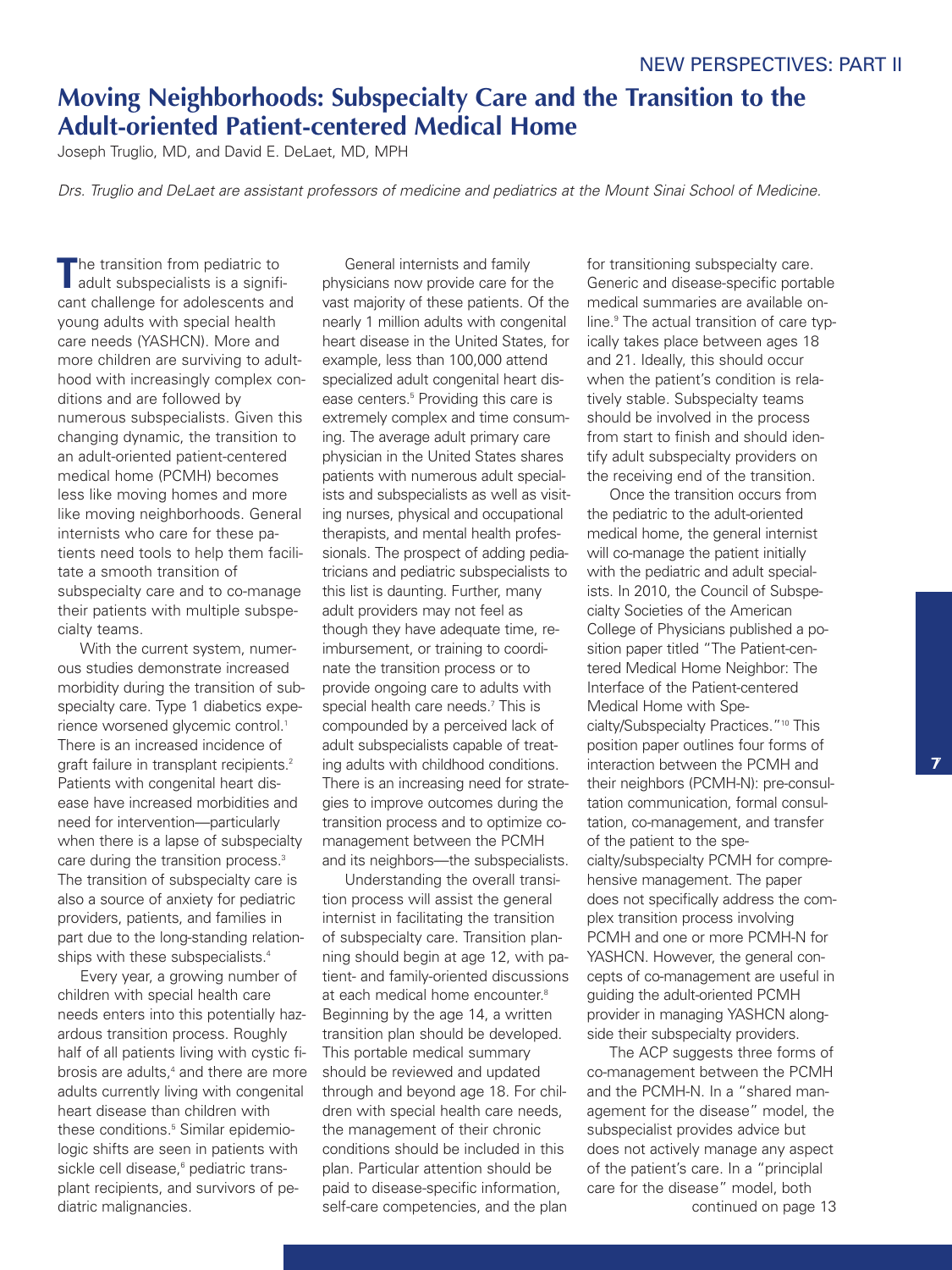# **EDITORIAL**

### continued from page 1

these young adults with highly complex care needs. As I thought back to my own transition experience, I realized that my personal journey from pediatric care to my internist was not much different. There did not seem to be any structure to the process, any handoff of information, or any communication about my future arrival. The burden fell on me to relate my medical history and current issues. As a healthy young adult, this suboptimal transition probably did not impact my health or well-being. As many young adults, I dropped out of the health care system, only resurfacing for an occasional visit to the PCP or the emergency room for periodic care. But the realization arose that many YASHCN might need more help bridging from pediatric to adult care and that if this transition were not handled well it might even cost them their lives.

As a junior faculty member, I started a transition clinic and slowly tried to change the world. I began to realize that transition of care was interpreted differently in the world of medicine depending on the audience. To the med-peds audience, transition of care most often focused on care transitions from pediatric to adult providers while the audience of internists and geriatricians considered care transitions to be the movement of the adult patient into different health care settings (e.g. inpatient, outpatient, nursing home). I found myself using clarifying terms like *"vertical transition of care"* (pediatric patients transitioning to adult medicine) and *"horizontal transition of care"* (adults transitioning across health care settings). I began my task of changing the transition world by forming the SGIM Transition of Care Interest Group with a focus on the vertical transition of care. Most of those in attendance in the early years were med-peds practitioners or internists who thought we were talking about horizontal transitions of care. We realized then that our task was daunting to bring this expanding patient population to light in the world of internal medicine.

In 2003-2004, I undertook a qualitative study to look at the attitudes and beliefs of sickle cell patients regarding their transitions. A quote by one of the patients, "It was awful, really awful!", summed up the views on the transition process of our participants. The eventual publication of this paper was derailed by Hurricane Katrina and the subsequent scattering of my transition patients across the Southeast. However, eight themes emerged from the analysis of the data:

- 1. Patients' experiences with their transitions of care were generally negative.
- 2. Some patients reported that they were transferred to adult health care providers without their knowledge.
- 3. Patients perceived that their pediatric providers spent more time with them, communicated better, and had better attitudes compared to adult providers.
- 4. Nursing and staff interaction was as critical as physician interaction in patients' perceptions of treatment.
- 5. Family support and self-care were integral components of patients' overall care.
- 6. Patients reported significant lack of control over their care while hospitalized but did exert more control outside of the hospital.
- 7. Patients desired more professional support, communication, encouragement, and education.
- 8. All patients believed there was a need for a structured transition program.

A few representative quotes highlight the opportunity to improve this process:

*There is a big difference transitioning from your pediatrician to your adult doctor because when you are a kid, the doctors are more patient with you and treat you very nicely. As an adult, you get treated very badly.*

*There is a need for a transition program because it is totally different when you become an adult It is a big adjustment.*

*Yes, there is a need for a program because kids are being catered to. Someone is always there for them. Patients need to start experiencing early what they will be in store for later because it is totally different. You're lucky now if someone comes in and talks to you at all.*

So, you may ask, why are we writing about this in the SGIM *Forum*? YASHCN are a population that is increasing at a greater rate than other populations, and the associated health care costs are significant. Berry et al. recently published a retrospective cohort analysis from 28 children's hospitals with 1.5 million unique patients. 1 Their study reveals that children with a significant chronic condition affecting two or more body systems accounted for 19% of patients, 27% of hospital discharges, 49% of hospital days, and 53% of hospital charges (\$9.2 billion) in 2009 alone. In addition, this group had a 33% cumulative increase in size between 2004 and 2009. They conclude that "children's hospitals must ensure that their inpatient care systems and payment structures are equipped to meet the protean needs of this important population of children." In this issue of *Forum*, DeLaet highlights the increased life expectancy of these patients and the subsequent increased volume of patients. These patients will continue to migrate through the health care system and transition to adult care. This volume of patients exceeds the capacity of med-peds-trained practitioners who might feel more comfortable caring for this population. But, I argue, taking care of complex patients is what we, as internists, do best. An octogenarian with multiple systemic problems with a need for specialized services is not fundamentally different from a YASHCN.

continued on page 15 How can we provide individualized care to YASHCN? Internal medi-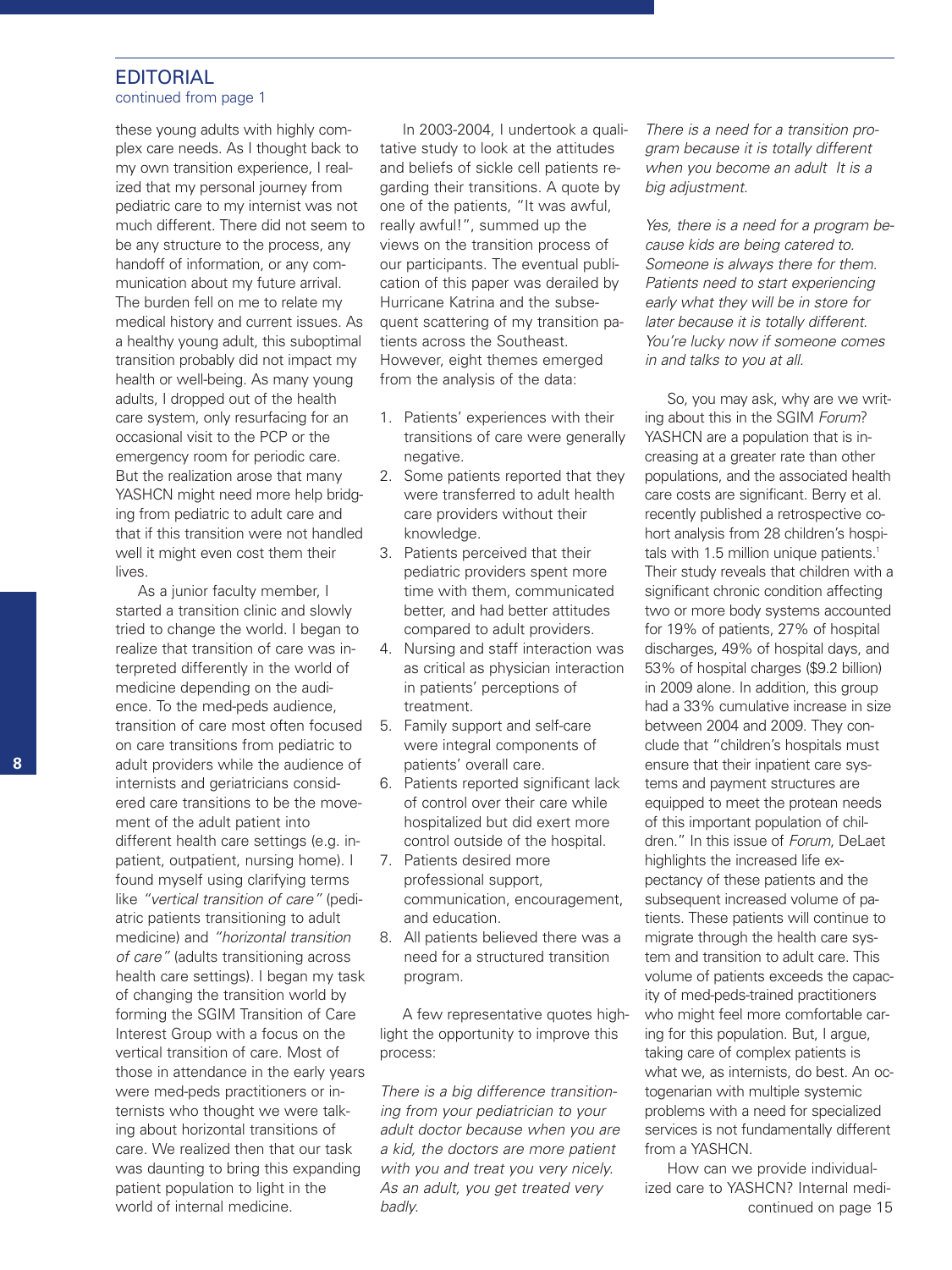#### PRESIDENT'S COLUMN continued from page 3

ent countries. But we may not all be aware of the extent to which health status and outcomes are worse in the United States than in other similar countries. Among 17 wealthy developed nations, the United States has the highest prevalence of obesity and diabetes and the second highest death rate from ischemic heart disease. <sup>2</sup> Life expectancy at age 50 is also lower relative to the 16 other developed countries. It might be argued that these facts reflect barriers to care for the under- and uninsured. However, the US health disadvantage is not limited to those of low socioeconomic status. It is found even among those who have health insurance, a college education, and higher incomes.

Some of the US health disadvantage may be due to societal policies, such as those related to firearms or to the way the layout of many of our suburban cities facilitates driving rather than walking. But one does not have to practice primary care

very long to realize that the status quo with regard to expected length and frequency of visits is frustrating to both patients and providers. Studies of US patients vs. patients in other countries show that US patients are more likely to report episodes of low-quality, poorly coordinated care and miscommunication with their clinicians. <sup>2</sup> These are indictments of our "system" of primary care, and these apply to everyone—including those with access to services.

To me, these findings lead to a conclusion that many of our patients (especially those with chronic illness) need more of our time. Some tell me that I am naïve. We have a huge problem with the cost of medical care in this country, and the idea that primary care physicians should see fewer patients (i.e. be "less productive") will gain support from few. But with the advent of newly designed health systems in the Affordable Care Act, I would argue we have to

fight for a system of care that works for our patients. Not every patient needs more face time from their primary care team, but many do. Of course, others may benefit from e-mails in the place of office visits. Somehow in the past, we let others set our expectations for how to structure primary care practice. We need to take this opportunity to advocate for a system that we can believe in.

#### **References**

- 1. Atlas SJ, Grant RW, Ferris TG, Chang Y, Barry MJ. Patientphysician connectedness and quality of primary care. Ann Intern Med 2009; 150:325-35.
- 2. Woolf SH, Aron LY. The US health disadvantage relative to other high-income countries: findings from a National Research Council/Institute of Medicine report. JAMA 2013 (published online January 10, 2013).

*SGIM*

# NEW PERSPECTIVES: PART I continued from page 4

and outlines ongoing issues that I may need to address. This is invaluable for making successful transitions and avoiding gaps in care.

Some of the challenges of the transition include the loss of access to services that are easily obtained for patients under age 21. The structure of school is invaluable for our patients, and there are not always resources available to provide daily routine once they have graduated from the school system. Finding day programs or job programs is vital to the quality of life of our patients. Services to help maintain existing opportunities and introduce new ones are just as crucial.

#### **Manny**

Manny is a 26-year-old patient who has made a smooth transition to our clinic. As I do with all of my patients, I make sure that I address Manny first before I begin talking

with family members who may have joined him for the office visit. I also make sure not to assume that I am more of an expert than the caregivers, whose coping strategies I gladly pass on to others.

Manny's body mass index is 24, and he takes great pride in his healthy appearance. I was happy to learn that he has a personal trainer who works with him twice a week. In fact, I talk about Manny frequently with other patients, many of whom have been told that being overweight is expected of individuals with Down syndrome. Hearing Manny's story inspires other patients to exercise.

### **David**

David lives in a group home. One day, he became so agitated that he was admitted to our local psychiatric hospital. I never determined the cause of his acute agitation myself,

but I learned from a caregiver that someone had come to vacuum David's room, had encountered several piles of David's belongings on the floor, and had moved these belongings to David's bed not knowing that David had organized his belongings in a special way. The loss of organizational structure was debilitating to David.

I am always comforted to know that I do not need to be the one to diagnose every problem or solve every challenge that arises. Using the resources available—caregivers, family members, and trusted specialists—I never feel alone in caring for my patients. For example, while I might suggest that a person has sleep apnea, I appreciate the patience of our pulmonologists who work to find a creative diagnostic and treatment plan. Finding a plan is not always straightforward.

continued on page 14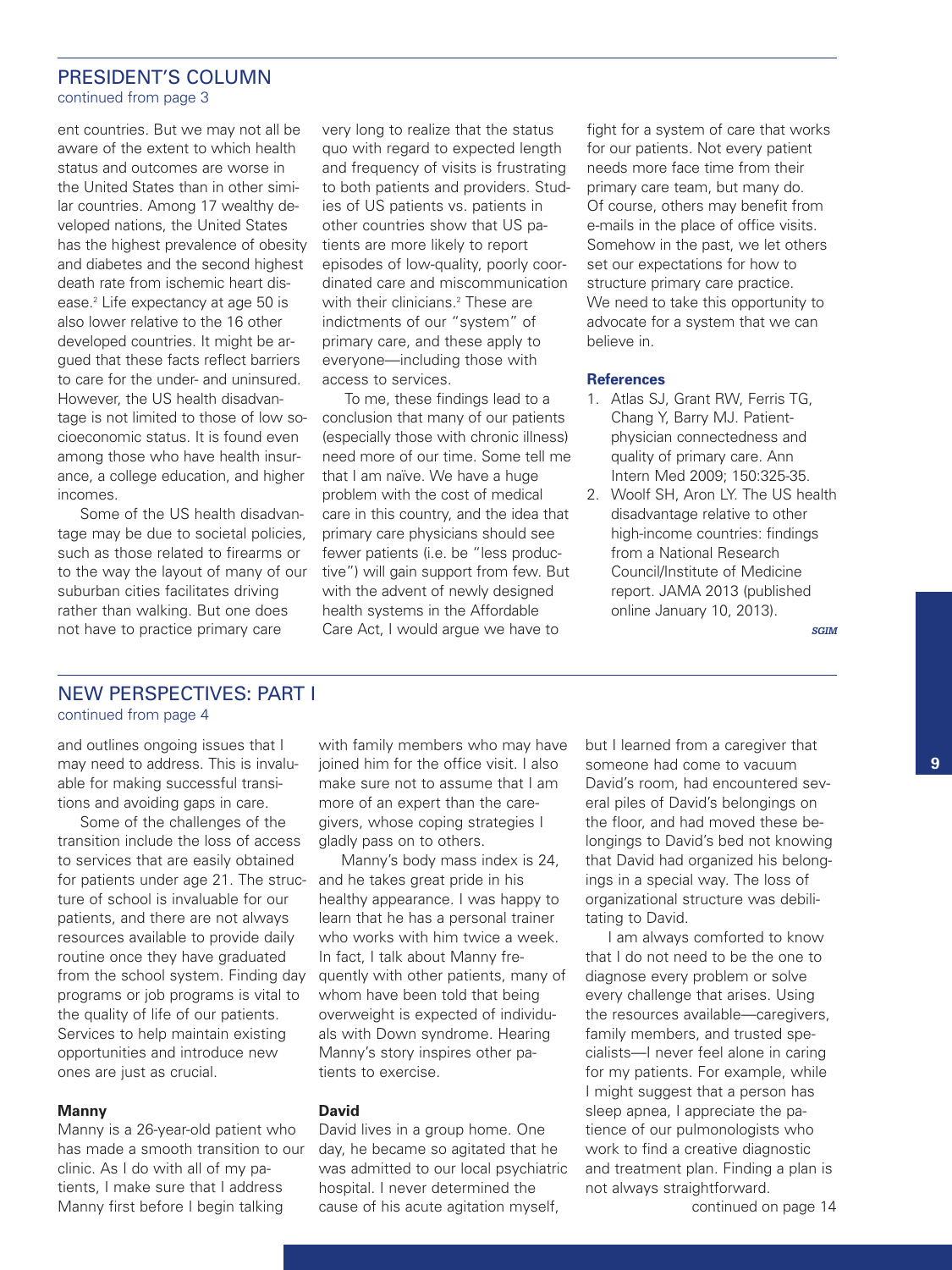#### MORNING REPORT continued from page 5

wishes that she could lead a "normal  $\bullet$ life." She graduated from high school but had to drop out of college one year ago due to recurrent illness and recently had to leave a part-time job because she was unable to physically perform the work. She would also like to live independently but is not sure that she can accomplish this. She is dependent on her working mother to help provide much of her care.

*Though many adults with conditions like spina bifida have normal or near-normal intelligence, many struggle with psychological comorbidities that can profoundly impact their health and overall functional status. Depression, anxiety, attention issues, learning disabilities (especially nonverbal), memory problems, and abnormal executive functioning are particularly common among those with spina bifida. Quality of life is also impacted by the family's beliefs in the patient's capabilities, which may underestimate potential.*

*Resources available to patients with chronic disabilities like spina bifida vary across states. However, in many areas transportation assistance, educational accommodations, and housing resources are available. In addition, as a result of the Workforce Investment Act of 1998, states are required to provide vocational rehabilitation services to qualifying individuals. Neuropsychological testing may be useful to help identify which services may be available or appropriate for individual patients.*

The patient agrees to referral for neuropsychological testing in order to assess whether she qualifies for state-run job training services, as well as referral to physical and occupational therapy to assist with physical independence and mobility. She agrees to a two-month follow-up visit.

*In addition to age-appropriate preventive care and surveillance, individuals with childhood-onset conditions may require additional testing or screening. Patients with spina bifida require the adult provider to consider these issues:*

- Bone Health: *Osteoporosis is prevalent in patients with spina bifida due to immobility. Adolescents and young adults with spina bifida may have more fractures than older adults and may present with redness and/or swelling without pain. Bone density screening is recommended, but consensus on timing of screening is lacking.*
- Cardiology: *The prevalence of metabolic syndrome in individuals with spina bifida is at least 30%. These patients are at increased risk of diabetes and cardiac disease.*
- Functional Status: *Up to 50% of ambulatory patients with spina bifida become non-ambulatory in adulthood due to altered biomechanics. Worsening kyphoscoliosis and pulmonary reserve occur as obesity and inactivity increase. Efforts should be made to encourage mobility through exercise programs.*
- GI: *Many suffer from neurogenic bowel and must cope with fecal incontinence, constipation, or both. Regular attention should be paid to a patient's bowel regimen in order to ensure a predictable and regular stooling pattern.*
- Nephrology/Urology: *Yearly renal ultrasounds, urodynamics, laboratories, and blood pressure are recommended because a change in function may indicate a worsening neurological or urologic issue. Those patients with bladder augmentation may be at increased risk of bladder cancer in the future, but the current recommendation is against routine screening with cystoscopy and cytology for asymptomatic individuals.*
- Neurology: *Though most VP shunt malfunctions occur in the first three decades of life, malfunctions in adults may present with slow changes in cognition and chronic headache. New ataxia, upper extremity pain, weakness, and nerve palsies may suggest*

*symptomatic Chiari malformation, syringomyelia, or tethered cord. Gait, orthopedic, and bowel or bladder changes may also indicate symptomatic tethering of the cord (even if this was repaired in the past).*

- Ophthalmology: *Many visual disturbances including strabismus, esotropia, exotropia, and orthotopia can occur in this population. Annual ophthalmologic examination should be considered.*
- Reproductive Health: *Sexual education and counseling on reproductive health should be performed during the young adult years. Males with spina bifida may have impaired sexual function depending on the level of their lesion, and those with lesions above T10 are at increased risk of azoospermia. In terms of reproductive counseling, both men and women with spina bifida are at increased risk of having a child with spina bifida. Patients must be on much higher doses of folic acid to reduce this risk.*
- Skin: *Pressure ulcers in areas with altered sensation in the lower extremities and sacral area are common. It is important to examine wheelchair-bound patients outside of the wheelchair in order to visualize the skin well.*

Since transitioning to adult care, the patient has made significant strides over the past three years. In addition to her medical issues, care has focused on providing psychosocial support and addressing the patient's issues of social isolation, low self-esteem, and depression. She now travels (two hours each way) by para-transit to her appointments, has held several jobs, speaks about the importance of successful transition to adult care for children with special health care needs, and has not been hospitalized in more than 16 months.

**10**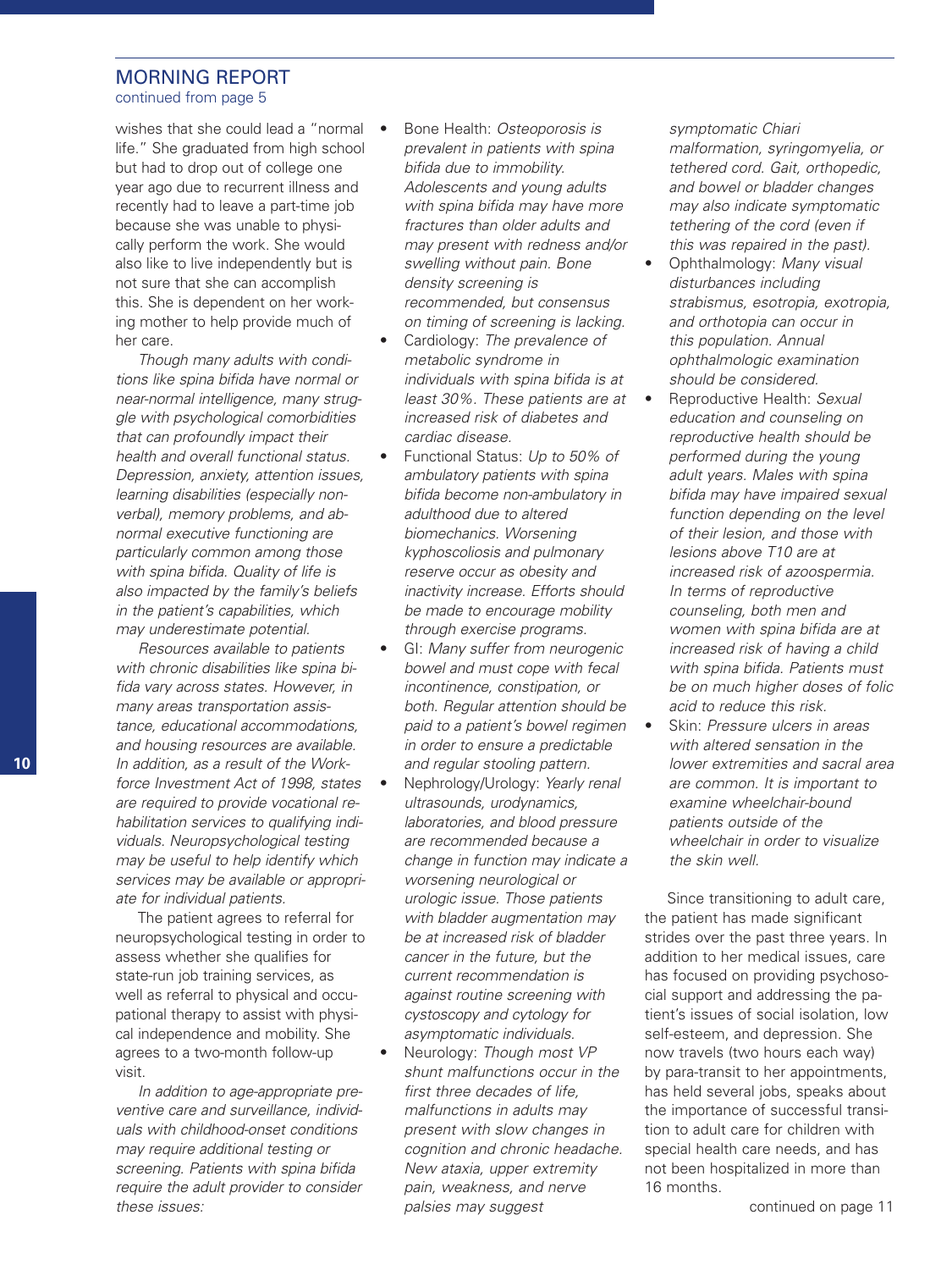# MORNING REPORT continued from page 10

#### **Take Home Points**

- 1. There is a large population of individuals with congenital and child-onset conditions that are living well into adulthood and need to transition successfully to the adult health care system.
- 2. Patients with spina bifida and other chronic diseases of childhood frequently have comorbid anxiety, depression, and impaired executive functioning, which negatively impacts physical health.
- 3. In addition to age-appropriate screening and health maintenance, patients with chronic childhood-onset conditions often require additional disease-specific considerations.

### **Suggested Readings and Resources**

- American Academy of Pediatrics, American Academy of Family Physicians, American College of Physicians, Transitions Clinical Report Authoring Group. Supporting the health care transition from adolescence to adulthood in the medical home. Pediatrics 2011; 128(1):182-200.
- American Academy of Pediatrics, American Academy of Family Physicians, American College of Physicians-American Society of Internal Medicine. A consensus statement on health care transitions for young adults with special health care needs. Pediatrics 2002; 110(6 Pt 2):1304-6.
- Armour BS, Ouyang L, Thibadeau J, Grosse SD, Campbell VA, Joseph D. Hospitalization for urinary tract infections and the quality of preventive health care received by people with spina bifida. Disabil Health J 2009; 2(3):145-52.
- Bellin MH, Dicianno BE, Levey E, Dosa N, Roux G, Marben K, et al. Interrelationships of sex, level of lesion, and transition outcomes among young adults with myelomeningocele. Dev Med Child Neurol 2011; 53(7):647-52.
- Burke R, Liptak GS. Council on Children with Disabilities. Providing a primary care medical home for children and youth with spina bifida. Pediatrics 2011; 128(6):e1645-57.
- Dicianno BE, Kurowski BG, Yang JM, Chancellor MB, Bejjani GK, Fairman AD, et al. Rehabilitation and medical management of the adult with spina bifida. Am J Phys Med Rehabil 2008; 87(12):1027-50.
- Davis RD, Law C. Myelomeningocele and other spinal dysraphisms. Physical medicine & rehabilitation, 4th ed. Philadelphia, PA:
- Elsevier/Saunders, 2011:1275-92. Goodman DM, Hall M, Levin A, Watson RS, Williams RG, Shah SS, et al. Adults with chronic health conditions originating in childhood: inpatient experience in children's hospitals. Pediatrics 2011; 128(1):5-13.
- Okumura MJ, Heisler M, Davis MM, Cabana MD, Demonner S, Kerr EA. Comfort of general internists and general pediatricians in providing care for young adults with chronic illnesses of childhood. J Gen Intern Med 2008; 23(10):1621-7.
- Oleszek J, Pickler L, Matthews D. Adults with childhood-onset disabling conditions. DeLisa's physical medicine & rehabilitation, 5th ed. Philadelphia, PA: Lippincott Williams & Wilkins, 2010:1503- 16.
- Ouyang L, Grosse SD, Armour BS, Waitzman NJ. Health care expenditures of children and adults with spina bifida in a privately insured US population. Birth Defects Res A Clin Mol Teratol 2007; 79(7):552-8.
- Peter NG, Forke CM, Ginsburg KR, Schwarz DF. Transition from pediatric to adult care: Internists' perspectives. Pediatrics 2009; 123(2):417-23.
- Ridosh M, Braun P, Roux G, Bellin M, Sawin K. Transition in young adults with spina bifida: A

qualitative study. Child Care Health Dev 2011; 37(6):866-74. Swanson ME. Need for the life course model for spina bifida. Pediatr Clin North Am 2010; 57(4):893-901.

### **Websites**

- Centers for Disease Control and Prevention. Available at: http://www.cdc.gov/ncbddd/spina bifida/index.html (accessed December 18, 2012).
- National Health Care Transition Center. Available at: www.gottransition.org (accessed December 18, 2012).
- Spina Bifida Association. Available at: http://www.spinabifidaassociation .org/site/c.evKRI7OXIoJ8H/b.802 8963/ k.BE67/Home.htm (accessed December 18, 2012).

*SGIM*

# COMMENTARY: PART I continued from page 2

mellitus, <sup>11</sup> increased incidence of graft failure in solid organ transplant recipients, <sup>12</sup> and increased rates of hospitalization among cystic fibrosis patients during the transition period.<sup>13</sup> There are several factors that likely contribute to these adverse health outcomes. Surveys of both pediatric and adult providers cite poor communication as a significant barrier to the transition process. 14,15 Internists also express concern about having insufficient training and inadequate support to appropriately care for YASHCN.<sup>15</sup> Further, lapses in health insurance coverage often limit a successful transition, with many YASHCN becoming uninsured at age 19 because they have aged out of their parents' insurance plan or because they no longer qualify for public insurance coverage.

In addition to challenges in health care transitions, the needs of YASHCN in non-health care docontinued on page 12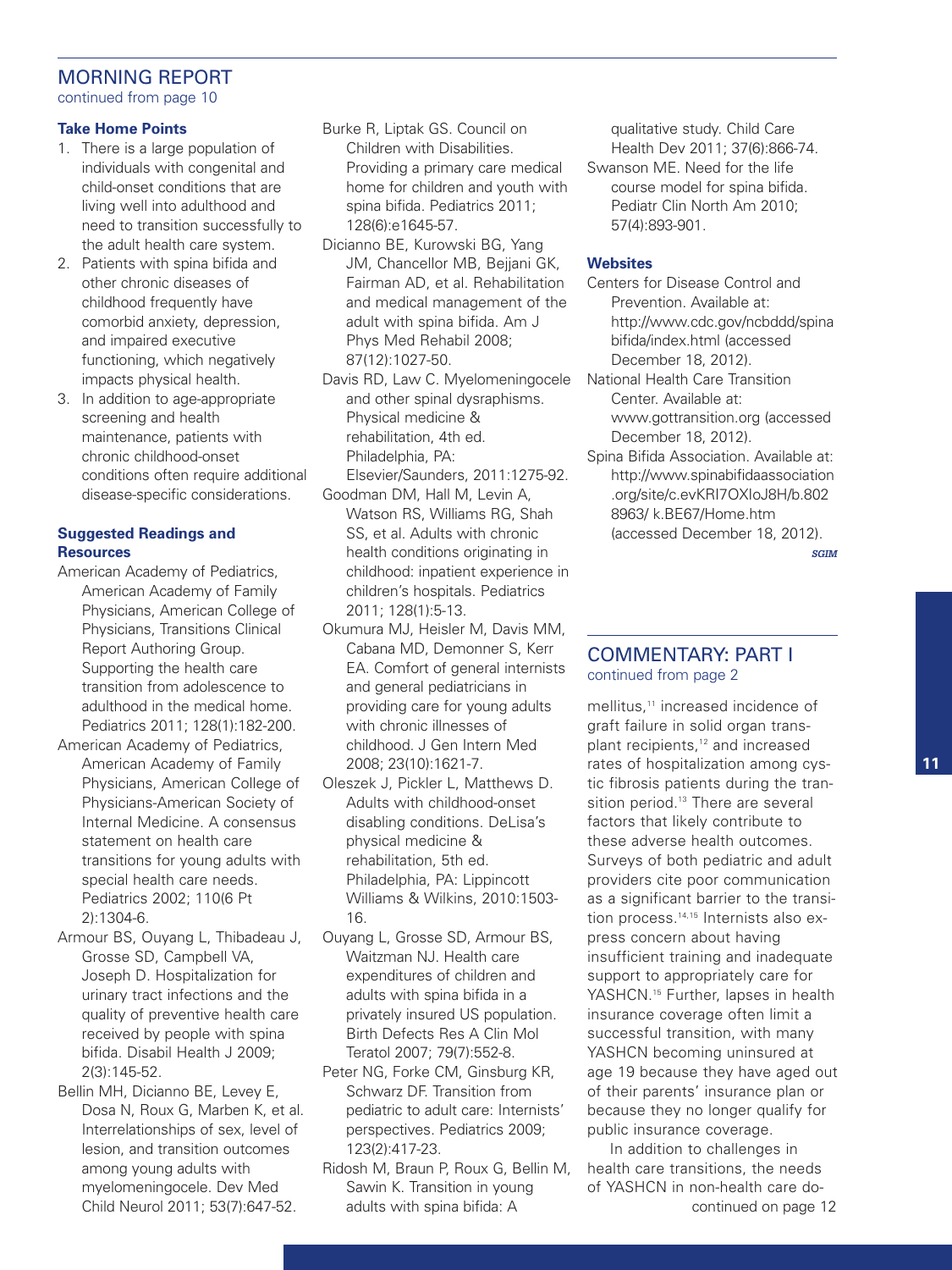# COMMENTARY: PART I

continued from page 11

mains are also not being adequately addressed. Data suggest that approximately 20% of individuals with disabilities and more than one third of non-institutionalized adolescents with mental illness do not complete high school—more than twice the rate of their peers. 8,16 Similarly, it is estimated that 35% of people with disabilities are employed compared to 78% of those without disabilities. <sup>16</sup> Consistent with these findings, individuals with disabilities are much more likely than their peers to worry about not being able to live independently or being a burden to their families. <sup>16</sup> YASHCN have also reported that they feel as if they are perceived as being asexual and often suffer a negative body image and low self-esteem. <sup>17</sup> Perhaps not surprisingly, individuals with disabilities report much lower rates of life satisfaction. 16

In light of the many difficulties faced by YASHCN as they transition to adulthood, it is imperative that adult-oriented health care systems institute strategies to better support this process. Enhancing collaboration between transferring pediatric providers and receiving adult providers would be a key initial step. By improving bi-directional communication over the course of the transition process, providers might better assure that the goals of the YASHCN are met in all domains of their lives. Further, providing adult providers with a heightened understanding of available resources to support YASHCN, including educational, vocational, and independent living opportunities, will likely lead to better health outcomes and patient satisfaction while simultaneously alleviating provider anxiety. A greater emphasis on the transition process and the long-term care of YASHCN in medical school and resident training curricula should be considered an important part of the education of future adult providers. Lastly, interventions that help to eliminate gaps in health insurance coverage as

YASHCN transfer to adult-oriented care centers would certainly have a positive impact.

#### **References**

- 1. Diggs LM. Anatomic lesions in sickle cell disease. In: Abramson H, Bertles JF, Wethers DL, eds. Sickle cell disease: diagnosis, management, education, and research. St. Louis: CV Mosby, 1973:189-229.
- 2. Quinn CT, Rogers ZR, Buchanan GR. Survival of children with sickle cell disease. Blood 2004; 103(11):4023-7.
- 3. Williams RG, et al. Report of the National Heart, Lung, and Blood Institute Working Group on Research in Adult Congenital Heart Disease. J Am Coll Cardiol 2006; 47(4):701-7.
- 4. Cystic Fibrosis Foundation Patient Registry. 2007 annual data report. Bethesda, MD: Cystic Fibrosis Foundation, 2008.
- 5. Horner MJ, et al., eds. SEER Cancer Statistics Review, 1975- 2006. Bethesda, MD: National Cancer Institute, 2008. (accessed January 19, 2013, at http://seer.cancer.gov/csr/1975\_2 006/).
- 6. Judd A, et al. Collaborative HIV Paediatric Study (CHIPS) and National Study of HIV in Pregnancy and Childhood (NSHPC). Morbidity, mortality, and response to treatment by children in the United Kingdom and Ireland with perinatally acquired HIV infection during 1996-2006: planning for teenage and adult care. Clin Infect Dis 2007; 45(7):918-24.
- 7. Larson SA, et al. Prevalence of mental retardation and developmental disabilities: estimates from the 1994/1995 National Health Interview Survey Disability Supplements. Am J Mental Retard 2001; 106(3):231- 52.
- 8. United States Government Accountability Office. Young adults with serious mental illness: some states and federal agencies

are taking steps to address their transition challenges. Washington, DC: GAO-#08-678, 2008.

- 9. Hanson KW, et al. Uncovering the health challenges facing people with disabilities: the role of health insurance. Health Affairs 2003; Suppl Web Exclusives(W3):552-65.
- 10. Pottick KJ, et al. US patterns of mental health service utilization for transition-age youth and young adults. J Behav Health Serv Res 2008; 35(4):373-89.
- 11. Wysocki T, et al. Diabetes mellitus in the transition to adulthood: adjustment, self-care, and health status. J Dev Behav Pediatr 1992; 13(3):194-201.
- 12. Watson AR. Non-compliance and transfer from paediatric to adult transplant unit. Pediatr Nephrol 2000; 14(6):469-72.
- 13. Duguépéroux I, et al. Clinical changes of patients with cystic fibrosis during transition from pediatric to adult care. J Adolesc Health 2008; 43(5):459-65.
- 14. Scal P. Transition for youth with chronic conditions: primary care physicians' approaches. Pediatrics 2002; 110:1315-21.
- 15. Peter N, et al. Transition from pediatric to adult care: internists' perspective. Pediatrics 2009; 123:417-23.
- 16. National Organization on Disability. Harris Survey of Americans With Disabilities. Washington, DC: National Organization on Disability, 2004 (accessed January 19, 2013, at http://nod.org/research\_publicatio ns/surveys/harris). United States Government Accountability Office. Young adults with serious mental illness: some states and federal agencies are taking steps to address their transition challenges. Washington, D.C.: GAO-#08-678, 2008.
- 17. Esmail S, et al. Attitudes and perceptions towards disability and sexuality. Disabil Rehabil 2010; 32(14):1148-55.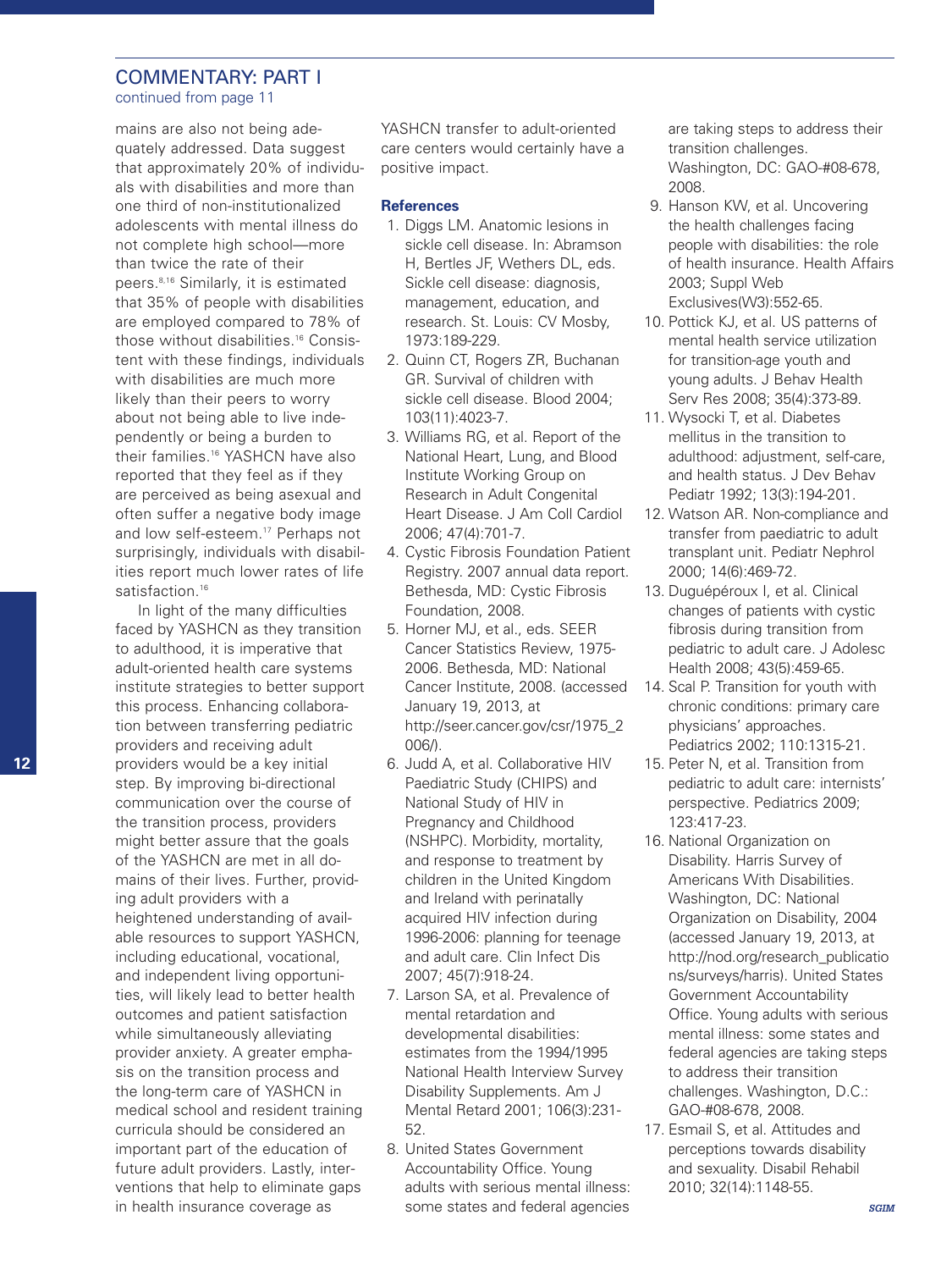### NEW PERSPECTIVES: PART II continued from page 7

teams actively manage the patient with clear and discrete responsibilities. The PCMH remains the primary point of contact. Finally, in a "principal care of the patient for a consuming illness for a limited period" model, the PCMH-N temporarily assumes primary responsibility of care and is the first contact for the patient. The PCMH is kept up to speed and at times has primary responsibility of defined areas of care. The ideal model of care varies from patient to patient and may change as the patient transitions from a pediatric to an adult-oriented medical home. For example, a child with insulin-dependent diabetes may have his diabetes managed entirely by a pediatric endocrinologist, with his other health care needs managed by his pediatrician a "principal care for the disease" model. After transitioning to an adultoriented medical home, the internist may take primary responsibility for the patient's diabetes management, referring to an adult endocrinologist for specific questions and advice—a "shared management of the disease" model. The critical element is that the PCMH and the PCMH-Ns all understand the co-management model and that the patient is in agreement and understands who his/her point of contact is.

Data-driven guidelines, educational support, and financial incentives are needed to improve outcomes as adolescents and YASHCN transition to the adult-oriented medical home. However, an understanding of the overall transition process and the use of concrete co-management models may serve as a framework for the general internist caring for these patients.

#### **References**

- 1. Wysocki T, Hough BS, Ward KM, Green LB. Diabetes mellitus in the transition to adulthood: adjustment, self-care, and health status. J Dev Behav Pediatr 1992; 13(3):194-201.
- 2. Watson AR. Non-compliance and transfer from paediatric to adult transplant unit. Pediatr Nephrol

2000; 14(6):469-72.

- 3. Yeung E, Kay J, Roosevelt GE, Brandon M, Yetman AT. Lapse of care as a predictor for morbidity in adults with congenital heart disease. Int J Cardiol 2008; 125(1):62-5.
- 4. Tuchman LK, Schwartz LA, Sawicki GS, Britto MT. Cystic fibrosis and transition to adult medical care. Pediatrics 2010; 125(3):566-73.
- 5. Williams RG, Pearson GD, Barst RJ, Child JS, del Nildo P, Gersony WM, Kuehl KS, Landzberg MJ, Myerson M, Neish SR, Sahn DJ, Verstappen A, Warnes CA, Webb CL. Report of the National Heart, Lung, and Blood Institute working group on research in adult congenital heart disease. J Am Coll Cardiol 2006; 47(4):701-7.
- 6. DeBaun MR, Telfair J. Transition and sickle cell disease. Pediatrics 2012; 130(5):926-35.
- 7. Okumara MJ, Heisler M, Davis MM, Cabana MD, Demonner S, Kerr EA. Comfort of general internists and general pediatricians in providing care for young adults with chronic illnesses of childhood. J Gen Intern Med 2008; 23(10):1621-7.
- 8. American Academy of Pediatrics, American Academy of Family Physicians, and American College of Physicians, Transitions Clinical Report Authorizing Group. Supporting the health care transition from adolescence to adulthood in the medical home. Pediatrics 2011; 128:182-200.
- 9. Portable medical summaries: http://depts.washington.edu/ healthtr/documents/healthcaretoo ls.pdf; http://www.gottransition. org/UploadedFiles/Files/4.2\_Porta ble\_Medical\_Summary\_.pdf (accessed February 4, 2013).
- 10. American College of Physicians. The patient-centered medical home neighbor: the interface of the patient-centered medical home with specialty/subspecialty practices. Philadelphia, PA: American College of Physicians, 2010. *SGIM*

### COMMENTARY: PART II continued from page 6

When I asked where we should go, some local urgent care clinics were recommended, but no one was sure they were appropriate for our son or would take our insurance plan. Not knowing where to turn, I headed out the door to go home and start calling. Later, I was called back in, and the clinic provider examined my son's ears, wrote a prescription, and then mentioned some possible places to go for special care. I knew at that point that I had to be better prepared in the future. Calls are now made ahead of time to a physician or agency based on personal contacts or other family recommendations. The question of insurance often comes up in deciding where to go next. Will the medical center or physicians group honor the same insurance plan as the pediatric facility? If not, what are the options? Do they see adults only or all ages? These seem like such small things, but to sit in a waiting room and be told that the clinic does not have equipment small enough to examine your son or that the group is not contracted with your current insurer can be scary and overwhelming. This scenario often occurs at referred adult facilities, and the parent is then charged with the task of precontacting the facility to make certain it can accommodate the special need or smaller body size.

We have been fortunate that we have found our way through all of this uncertainty and received a lot of positive support from our new physicians. The many tears shed and frustrations experienced in the search are now forgotten. I can't help but wonder if some of it would have been less stressful if we had been better prepared by the pediatric facility and armed with a checklist of issues to consider before beginning the transition process and facing all of the new decisions that had to be made. A checklist might contain items such as:

• Recommendations for new internists familiar with pediatric care in systems that have the continued on page 15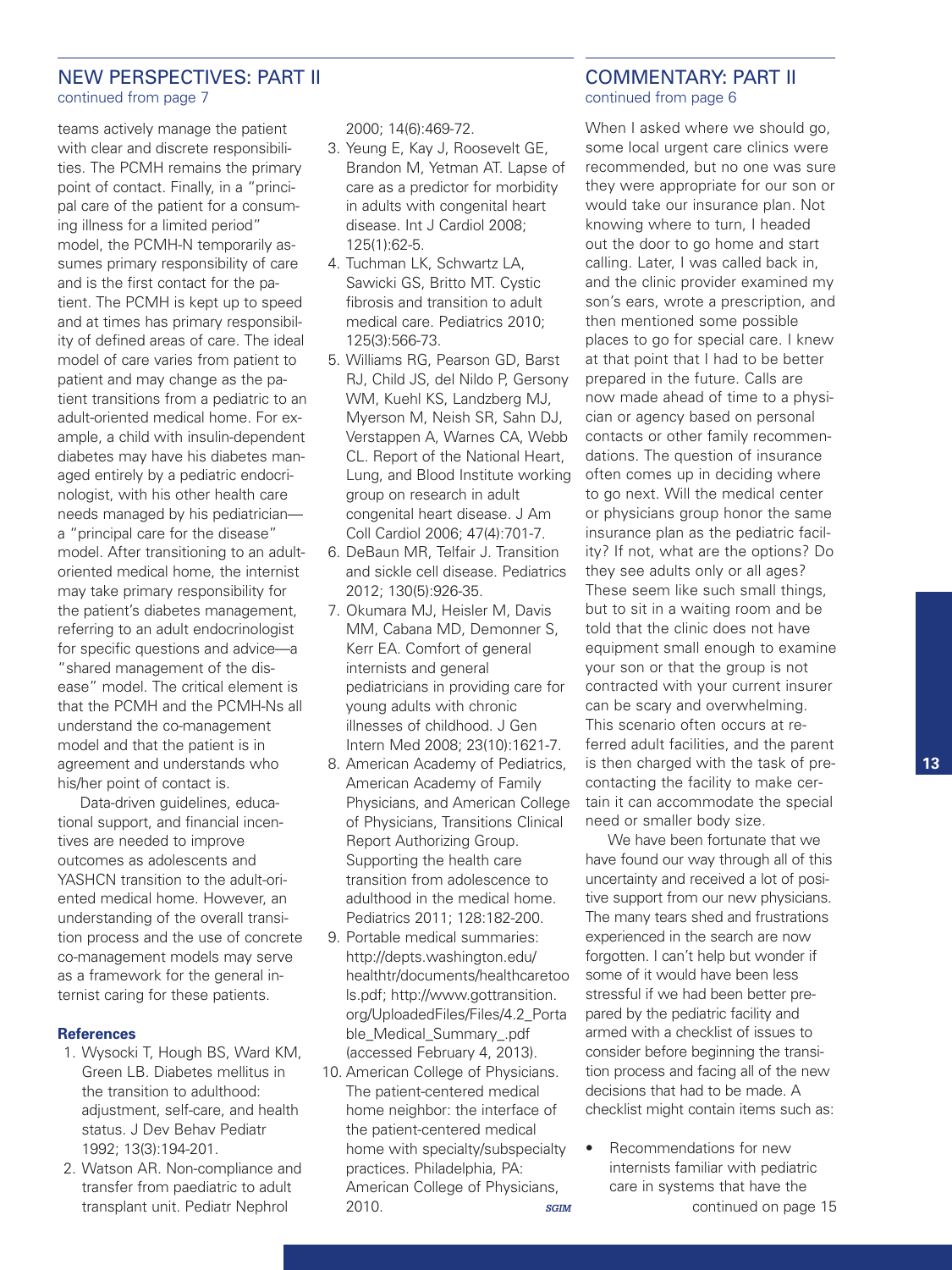# NEW PERSPECTIVES: PART I

continued from page 9

People come to our clinic for the first time with great trepidation. Those with special needs often are highly resistant to change, and the transition visit represents a large change. Many patients have had difficult experiences with new doctors and have a great fear of the unknown. Many are leaving the comfort of long-term pediatric care in addition to embarking on the changes of adulthood. After new patient visits, I often hear patients and their caregivers describe an enormous feeling of relief and gratitude.

While I feel a great sense of obligation in helping a population in need of good care, I also feel a great sense of reward in offering care, acting as a liaison with other medical providers, and becoming a stakeholder in the team of caregiver support that each patient develops.

Though the patients who use our clinic may seem specialized, they demand only the same level of diligence, attendance to best practices, strong communication channels, and empathy that other patients demand 2. Zachor DA, et al. Prevalence and receive.

My work in the Down Syndrome Center has garnered a great benefit: More than any other aspect of my job, this work has allowed me to de-3. MJ Bull and the Committee velop closer relationships with patients and their caregivers and to learn more from them. For example, I know now that when a caregiver suggests that I not shake a patient's hand, there is a good reason.

*Editor's Note*: Pseudonyms are used for all patients described in this article.

#### **References**

1. Glasson EJ, Sullivan SG, Hussain R, Petterson BA, Montgomery

PD. The changing survival profile of people with Down's syndrome: implications for genetic counseling. Clinical Genetics 2002; 62:390-3.

- of celiac disease in Down syndrome in the United States. J Pediatr Gastroenterol Nutr 2000; 31(3):275-9.
- on Genetics. Clinical report health supervision for children with Down syndrome. Pediatrics 2011; 128:393-406.
- 4. Yang Q, Rasmussen SA, Friedman JM. Mortality associated with Down's syndrome in the USA from 1983 to 1997: a population-based study. Lancet 2002; 359(9311):1019-25.

*SGIM*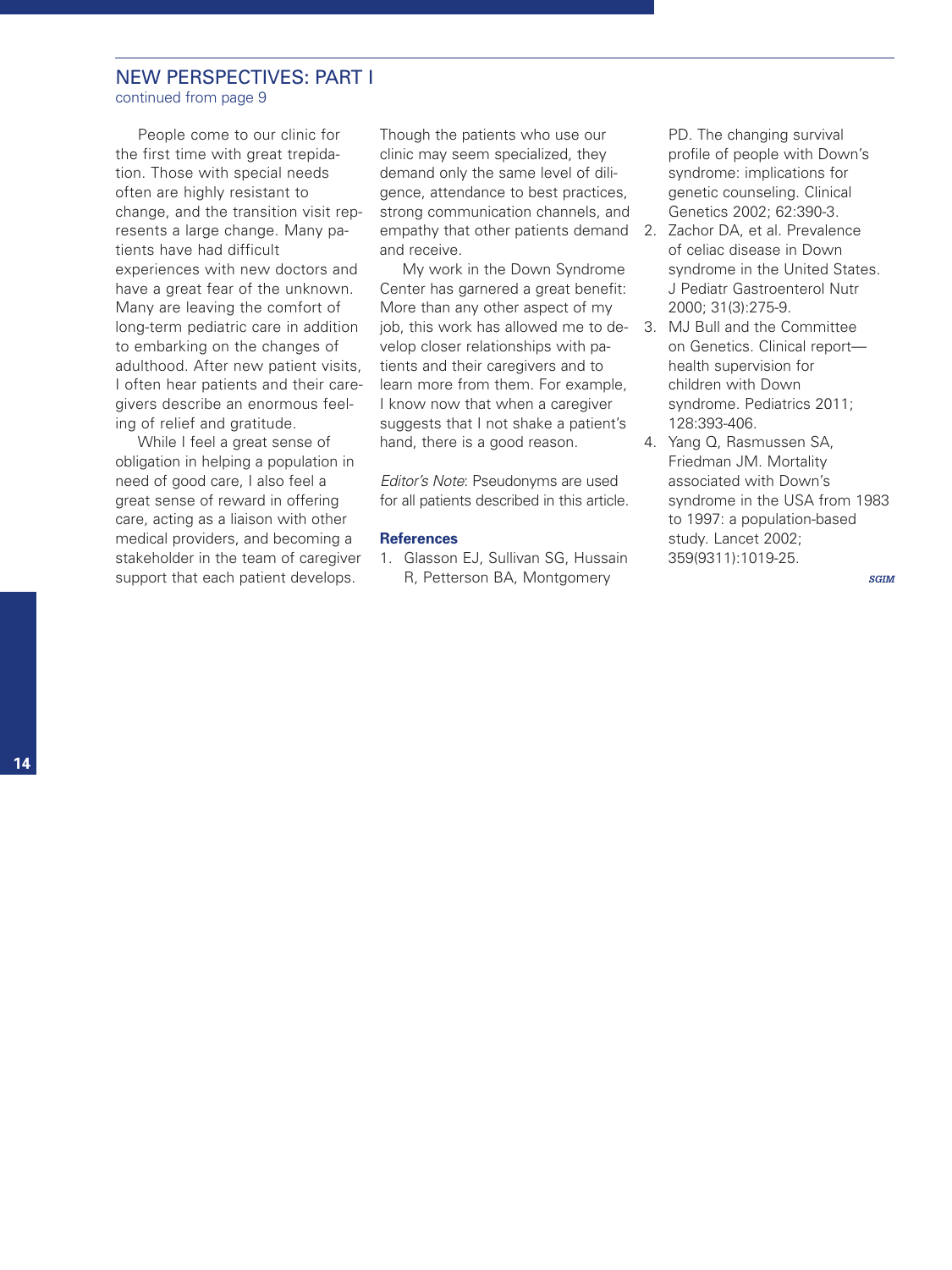### EDITORIAL continued from page 8

cine must continue to recognize the disparities in health care delivery for specific populations. Patient-centered medical homes (PCMH) have gained traction within the internal medicine arena as we attempt to deliver quality medical care for an aging population with increasingly complex medical needs. Let us not forget that PCMHs originated in the 1950s as a means for pediatricians and specialists to collaborate on delivering complex care to children with special health care needs. What better way to begin to craft structured transitions of care for YASHCN than to start coordination with pediatric teams that have been historically equipped to deliver this care?

Advocacy must continue to drive policies and legislation that enrich the lives and assist the caregivers of YASHCN. The Patient Protection and Affordable Care Act (PPACA) takes a step in this direction but fails to identify these YASHCN as a significant driver of health care utilization and expenditures. This will only continue to increase over time as more transition patients move into adulthood. Coverage of specialized services to allow patient independence as well as durable medical equipment and other specialized care needs are critical for success in their care.

students, residents, and fellows in providing primary and specialty care for this unique population. In her upcoming article (scheduled for publication in volume 2 of the special transition of care edition of SGIM *Forum*), Waite reports several studies that highlight the discomfort and lack of preparedness that new medical professionals feel in providing care to these patients. New trainees will participate in the care of YASHCN when the medical needs are more clearly understood and defined.

Finally, payment reform must change. Caring for a YASHCN can be extremely rewarding to medical professionals, but the financial reimbursement for the care of these patients is lacking. Medicare has adopted the annual Medicare wellness exam upon enrollment. YASHCN are not offered a similar option upon transferring their complex chronic care from pediatric to adult health care providers. Initial visits with YASHCN require time to establish trust, build a team of specialists, and identify community services designed to best achieve the best outcomes for these patients.

Samuel Coleridge wrote in *The Rime of the Ancient Mariner*, "Water, water everywhere nor any a drop to drink."2 Today, YASHCN often feel that there is "Health care, health care everywhere, but none of it seems

right for me." Recognition is the first step in correcting the problem. In this two-volume *Forum* edition, we have identified the issues facing YASHCN and their transition to internal medicine, including the scope of the problem and the issues faced by physicians, patients, and parents. We have also identified the need for revision of graduate medical education in this topic area and the need to revisit PCMH and PCMH-N structures.

In the next issue of *Forum*, tools and resources for YASHCN will be discussed in articles focusing on medical education curriculum reform, transitioning in non-healthcare domains, reproductive education and issues in YASHCN, tackling legal challenges, care of childhood cancer survivors, and dealing with insurance issues.

Our challenge to general internal medicine is to improve health care transitions for YASHCN so future YASHCN will say: *"It was awesome, really awesome."*

#### **References**

- 1. Berry JG, et al. Inpatient growth and resource use in 28 children's hospitals—a longitudinal, multiinstitutional study. Arch Pediatrics Adolescent Med (published online December 24, 2012).
- 2. Coleridge S. The Rime of the Ancient Mariner, 1797. *SGIM*

Education reform must start for

### COMMENTARY: PART II continued from page 13

specialists needed for the child's diagnoses;

- Recommendations for hospitals, physician groups, and clinic systems that are contracted with the child's existing insurance provider;
- A complete medical record assembled for parents so that they can present a complete patient picture of the special needs child to the receiving PCP, hospital, and physician group;
- A face-to-face meeting or phone conference between the child's

PCP in the children's hospital system and the receiving PCP to review the medical history and treatment plan; and

• A thorough review of records by the receiving physician to facilitate referrals to in-network specialists and urgent care facilities that are equipped to handle the needs of the patient.

The bottom line is that parents with special needs children know that such transitions are difficult and that they must assume the role of advocate. However, it is much easier to approach that task with a partner. Someone from either the sending system (i.e. children's hospital) or the chosen receiving system should take a personal interest in making certain the child is cared for properly in the transition. This is best accomplished when all of the critical issues are addressed in a checklist and an open dialogue occurs with the parents as the checklist tasks are addressed and completed.

#### *SGIM*